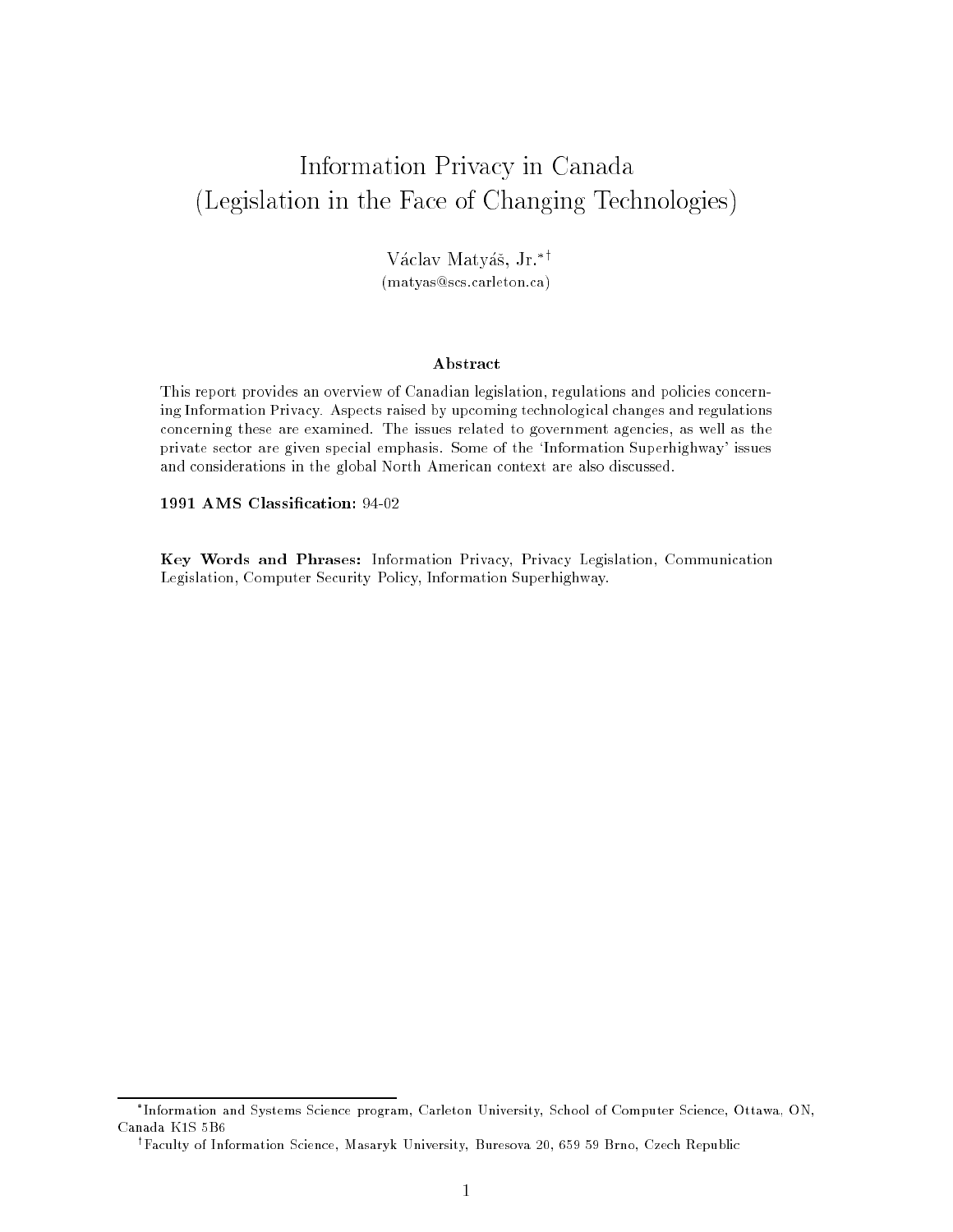$A$ s new technology has brought us the information age, it has underscored the fact that know ledge is often synonymous with power. Information itself has become a commodity - bought and sold in the marketplace and available at our fingertips through computer systems.

The information age has made personal information about each of us far more accessible. ... The ease with which information can be collected and disseminated has raised legitimate concerns about the best ways to protect the confidentiality of certain information."

George Bush; June 22, 1990, to the \Privacy in the 1990s" conference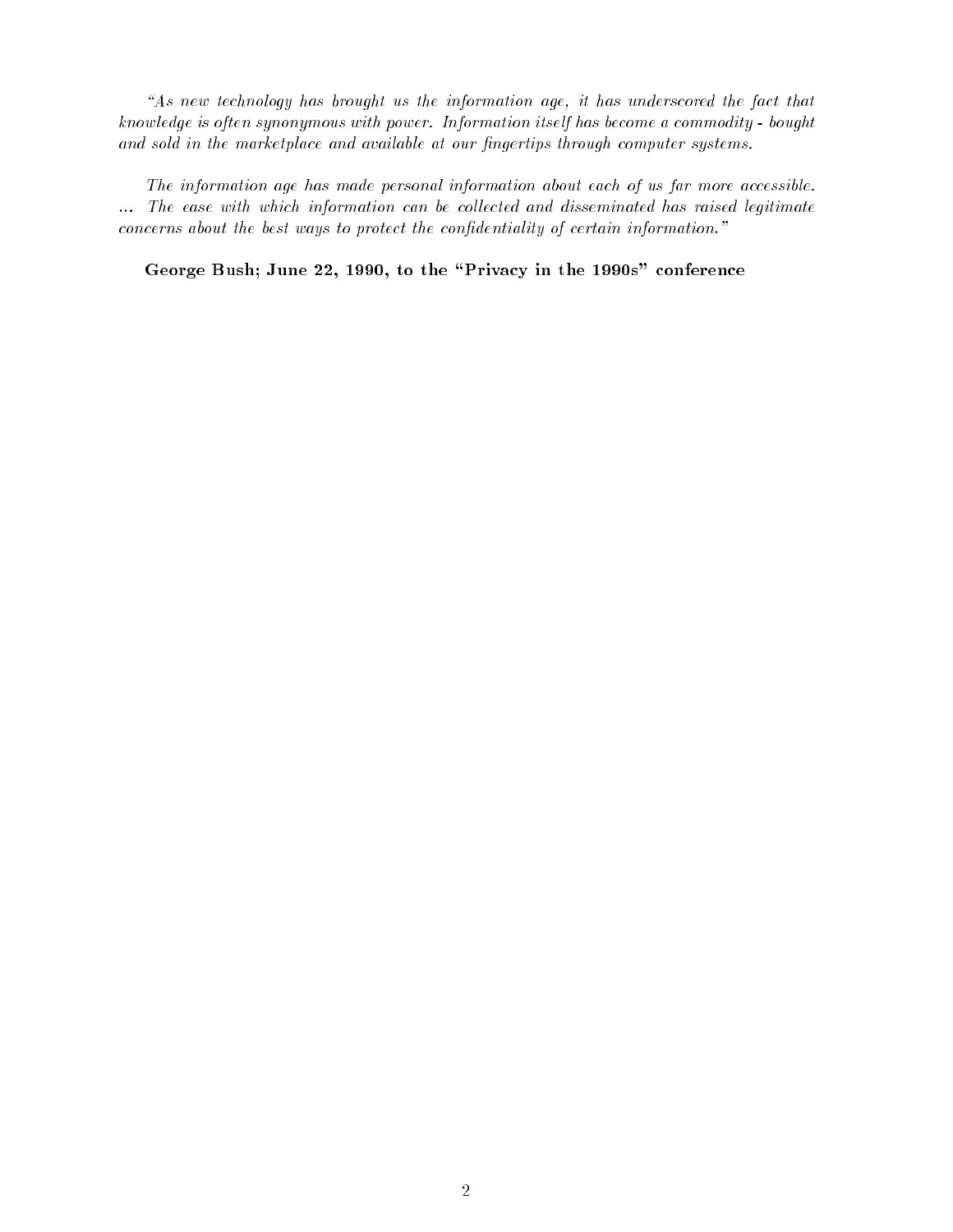## Contents

| $\mathbf{1}$   |                                        | Introduction                                                                   | $\overline{4}$ |
|----------------|----------------------------------------|--------------------------------------------------------------------------------|----------------|
| $\bf{2}$       | Throughout the Country                 |                                                                                |                |
|                | 2.1                                    |                                                                                | $\overline{5}$ |
|                | 2.2                                    |                                                                                | $\overline{6}$ |
|                |                                        | 2.2.1                                                                          | $\,6$          |
|                |                                        | Other Activities<br>2.2.2                                                      | $\overline{7}$ |
|                | 2.3                                    | Ontario - Freedom of Information and Privacy Act                               | 8              |
|                |                                        | 2.3.1                                                                          | 8              |
|                |                                        | 2.3.2                                                                          | $9\,$          |
|                |                                        | Copying Information to Individuals Inside and Outside an Institution.<br>2.3.3 | 10             |
|                |                                        | Responding to Requests for Personal Information<br>2.3.4                       | 10             |
|                |                                        | Third Party Information at the Request Stage<br>2.3.5                          | 10             |
|                | 2.4                                    |                                                                                | 10             |
|                |                                        | 2.4.1                                                                          | 11             |
|                |                                        | 2.4.2                                                                          | 11             |
|                | 2.5                                    |                                                                                | 12             |
|                | 2.6                                    |                                                                                | 14             |
|                | 2.7                                    |                                                                                | 15             |
|                |                                        | 2.7.1                                                                          | 15             |
|                |                                        | 2.7.2                                                                          | 15             |
|                | 2.8                                    |                                                                                | 17             |
| 3              |                                        | Policy Decisions Caused by Updated Technology                                  | 18             |
|                | 3.1                                    |                                                                                | 18             |
|                |                                        |                                                                                | 19             |
|                | 3.2                                    |                                                                                | 19             |
| $\overline{4}$ | Information Infrastructure and Privacy |                                                                                | 20             |
|                | 4.1                                    |                                                                                | 20             |
|                | 4.2                                    |                                                                                | 21             |
|                | 4.3                                    |                                                                                | 22             |
| 5              |                                        | Summary                                                                        | 23             |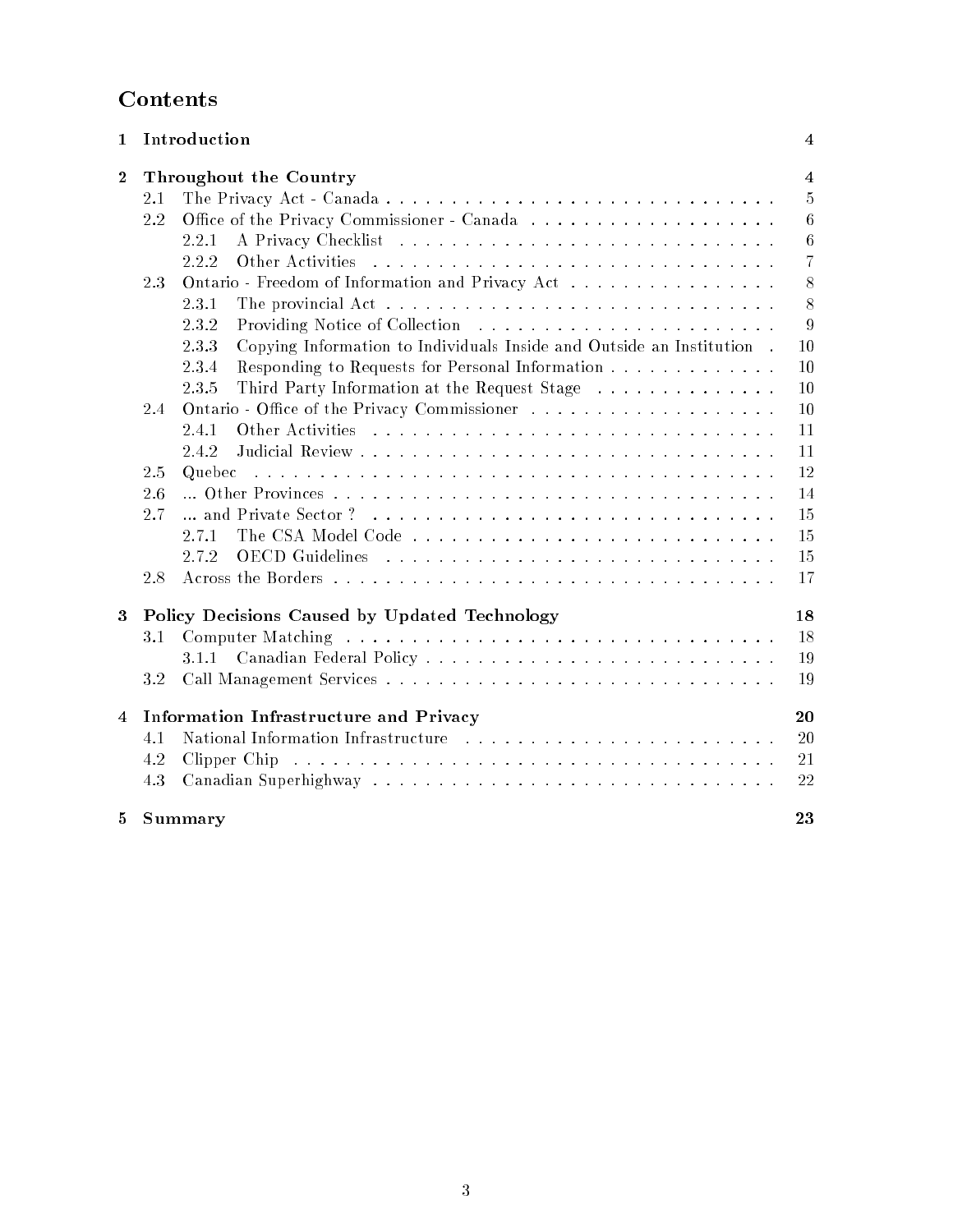#### $\mathbf{1}$ **Introduction**

In their article for the Harvard Law Review in 1890, Samuel D. Warren and Louis D. Brandeis describe privacy as "the right to be let alone". Their article means the beginning of legal thinking on the concept of privacy.

One of the definitions (by A.F. Westin) describes **privacy** as a universal human value with several dimensions:

- solitude : the right not to be disturbed,
- anonymity : the right not to be known,
- intimacy : the right not to be monitored,
- reserve : the right to control one's personal information.

In the narrower context of information technologies, privacy can be viewed from two aspects :

- the ability to *control information about oneself and one's activities* ( reserve and anonymity ); and
- the ability to be protected against unwanted intrusion (solitude and intimacy).

It was observed ([14]) that while privacy experts focus on the privacy implications of telecommunications and computer technology, by contrast the public's concerns with privacy seem to focus mainly on the concrete and visible manifestations of privacy invasion. These appear to be associated with telephone and associated issues.

According to a 1992 poll done by Ekos Research Associates Inc. for the Canadian government and a group of private businesses, 92 percent of Canadians are *concerned* about privacy - **52** percent are '*extremely concerned*'. [2]

The purpose of this report is to provide the reader with a framework representing various jurisdictions, regulations and policies concerning information privacy in Canada.

Section 2 of this report provides a comprehensive overview of Canadian legislation concerning Information Privacy, particularly the federal, Ontario, and Quebec legislation. Different aspects raised by upcoming technological changes and regulations concerning these are examined, as well as issues related to the private sector.

Two model technology applications influencing individuals' privacy - Computer Matching and Call Management Services, and policies concerning these - are described in Section 3.

Some of the `Information Superhighway' issues and considerations in the North American context are outlined in Section 4. A Summary concludes the report.

### 2 Throughout the Country

Canada's Charter of Rights and Freedoms does not provide any explicit protection for privacy. However, judicial interpretations of Section 8 of the Charter, "the right to be secure against unreasonable search or seizure", have recognized the individual's reasonable expectations of privacy.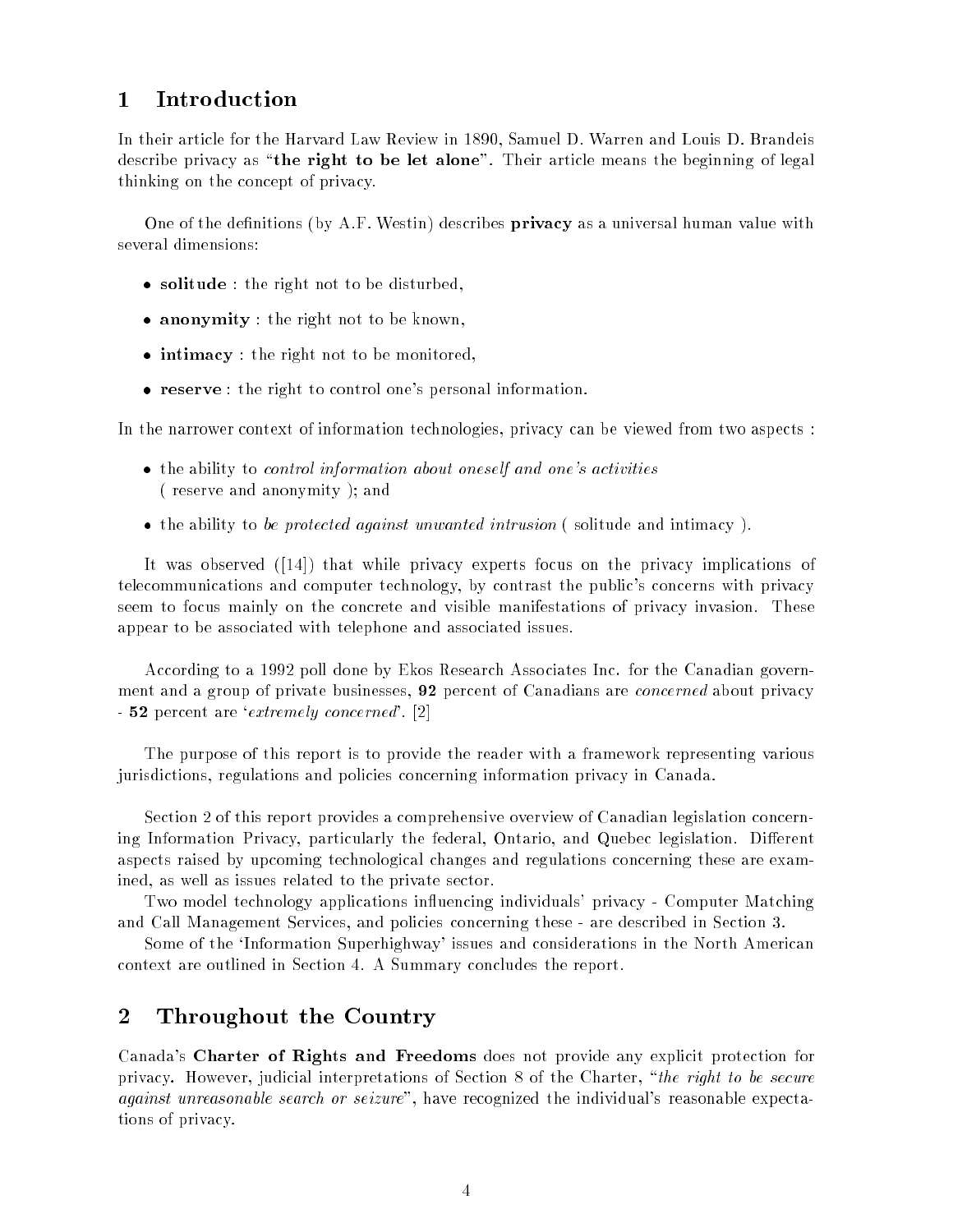Sections 183 to 196 of the Criminal Code also deal with interception of private communications, and state as an indictable offense, punishable by imprisonment up to five years, to unlawfully intercept private communications. A private communication is defined as any oral communication or telecommunication made under circumstances in which the originator reasonably expects that it will not be intercepted by any person other that the person to whom it was directed. [15]

Exemptions include, among others, interception with consent of one communicating party or with authorization for maintaining the quality control or managing of the communication device.

Telecommunications legislation includes a specic reference to privacy protection as a policy ob jective of the Bill. This reference requires the CRTC (Canadian Radio-Television and Telecommunications Committee) to address privacy issues when exercising its regulatory responsibilities.

Under the **Radiocommunication Act**, it is recognized as an offense to intercept and divulge any radiocommunication other than broadcasting, e.g. a conversation on a cellular phone, except as permitted by the originator or otherwise permitted under other Act's regulations. It is worth to note here the B.C. Attorney's General incident(interception and later publication of a private conversation over a cellular phone), which accelerated change of the Act in this manner. It is also important to note that, in the area of radiocommunications, interception itself is not an offense unless the communication is used or divulged.

At the provincial level, only Ontario, Quebec, British Columbia and Saskatchewan have legislation concerning explicitly, at least in one part (of their Privacy Acts), data protection. However, these legislations (except in Quebec) restrict access to personal information held by provincial or municipal institutions.

The remaining provinces and territories in Canada do not have legislation concerning this aspect of privacy. However, their legislation sometimes provides some protection of personally identiable data (by restricting access in limited circumstances in the access to information acts, etc.).

The federal Privacy Act restricts access to personal information held by federal government institutions, and provides some conditions for operations on this data, its control, etc. An interesting point is that only Canadian citizens and permanent residents have a right to access their personally identiable data held by the government institutions.

#### 2.1 The Privacy Act - Canada

The federal Privacy Act ([5]) came into force in 1983, and was last updated in 1991. The act provides the basic background for protection of individuals' privacy in the manner of information held by the government institutions. The *structure* of the act with section numbers is as follows:

- INTERPRETATION (3)
- COLLECTION, RETENTION AND DISPOSAL OF PERSONAL INFORMATION (4- 6)
- PROTECTION OF PERSONAL INFORMATION (7-9)
- PERSONAL INFORMATION BANKS (10)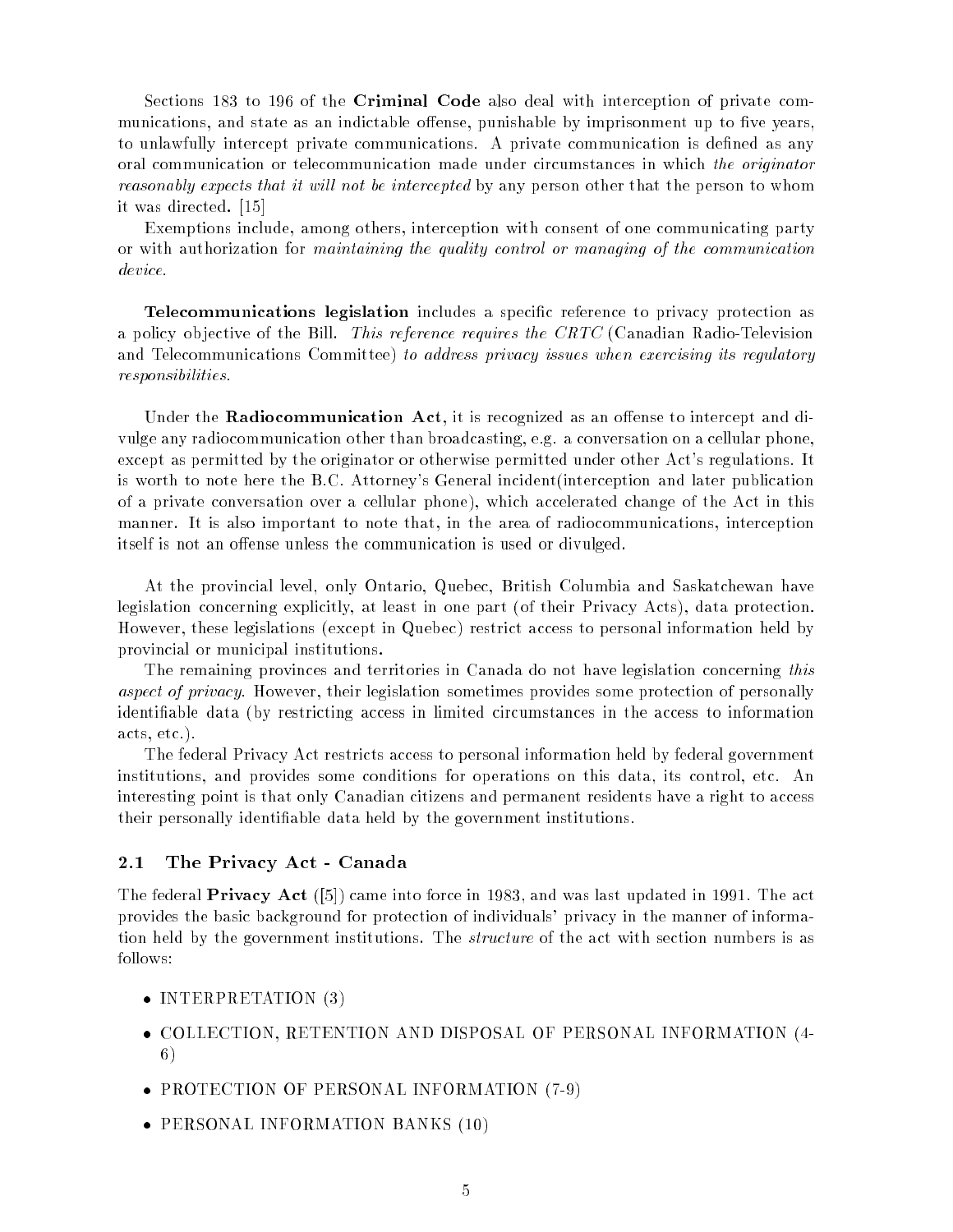- PERSONAL INFORMATION INDEX (11)
- ACCESS TO PERSONAL INFORMATION (12-17)
- EXEMPTIONS (18-28)
- $\bullet$  COMPLAINTS (29-30)
- INVESTIGATIONS (31-35)
- Reviews and reports  $\ldots$  (36-52)
- OFFICE OF THE PRIVACY COMMISSIONER (53-67)
- OFFENSES (68)
- $\bullet$  GENERAL (69-77)

The schedule of ministries and agencies the act applies to includes about 160 institutions. The undisputable fact is that the act might be useful as a basis for the control of information held by government, where consent between the legislative requirements and bureaucratic practice is easier to reach than in non-government sectors, but the challenge of new technologies will surely :

- require changes to the act itself,
- result in the requirement of information privacy legislation applicable to non-governmental institutions as well.

#### 2.2 Office of the Privacy Commissioner - Canada

The *Privacy Commissioner* can be viewed as a special ombudsman appointed by and accountable to Parliament, whose office monitors the federal government's operations over personal information. As defined in the annual report  $([1])$ , the Privacy Commissioner's mission is:

- $\bullet$  to be an effective ombudsman's office, providing thorough and timely complaint investigations to ensure Canadians enjoy the rights set out in the Privacy Act;
- $\bullet$  to be an effective privacy guardian on Parliament's behalf, performing professional assessments of the quality of the government's adherence to the Privacy Act;
- to be Parliament's window on privacy issues, arming it with the facts needed to make informed judgments through research and communications;
- to be the primary national resource centre for research, education and information on privacy.

#### 2.2.1 A Privacy Checklist

In order to initiate creation of an inter-departmental working group on privacy and technology and to ensure the governmental actions and service to be up-to-date, the Commissioner has proposed a 'privacy checklist', intended "to guide senior government officials during the design stage". The list contains the following points :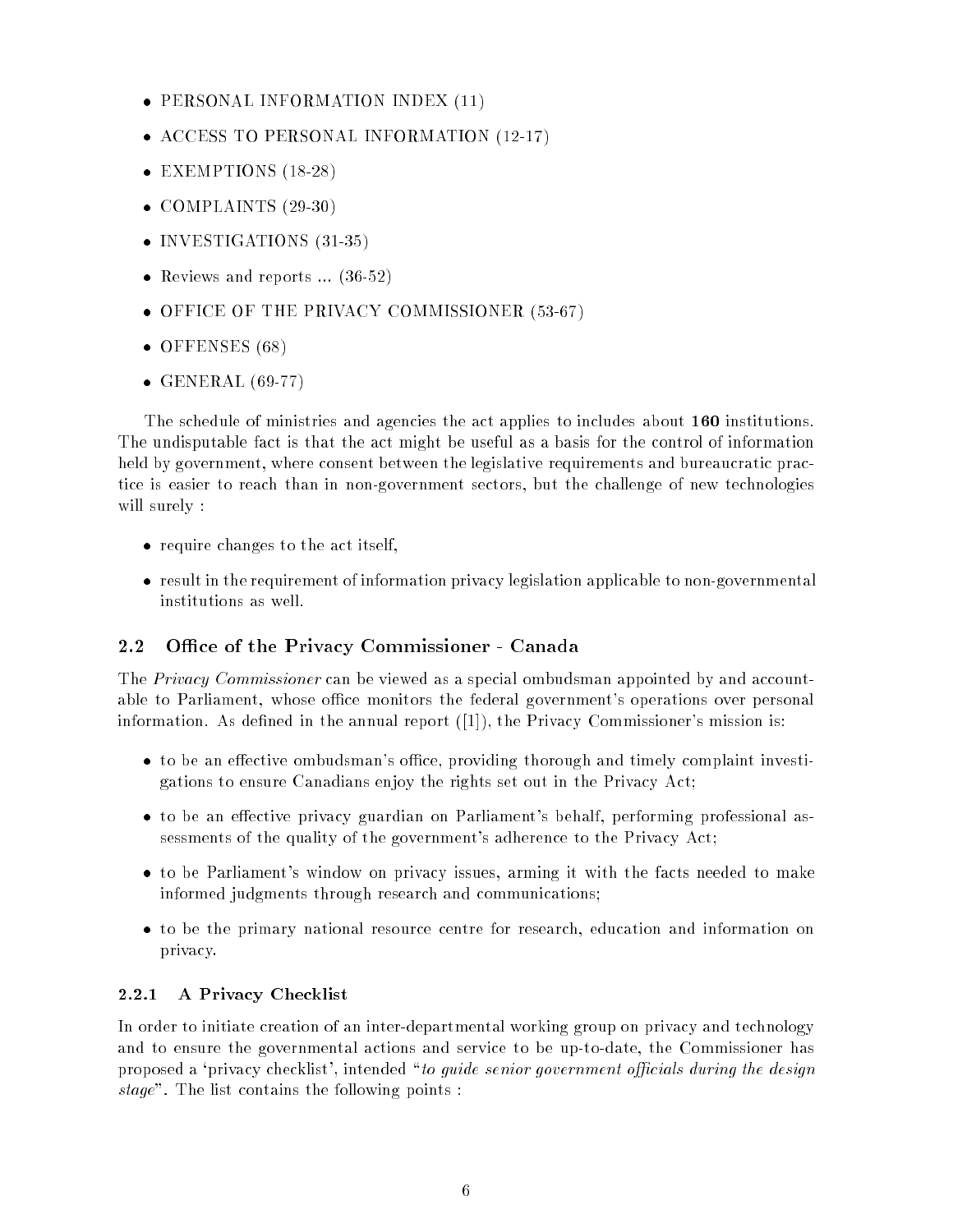- Openness/Transparency : Individuals must be thoroughly informed of their rights under the new technologies; given specific notice of their right to refuse to participate(in the use of new technologies), and to be aware of the situations likely to develop around the use of the technology.
- Informed Consent : Individuals must be informed clearly and their consent obtained for all uses and disclosures of the information being processed. They should also be able to withdraw consent without penalty.
- Gate Keeping : Security mechanisms must be in place to prevent misuse or inadvertent access to individual's data.
- Matching : Possible merging or cross-over of personal information during any transaction must be prevented.
- Access : Individuals must be given the right of access to and correction of information regarding themselves.
- Non-Discrimination : New technologies must not limit the government services.
- Beneficence : Government must acknowledge and affirm that new technologies are tools to help deliver service to individuals and not instruments to enable it to exert control over individuals' information.
- Respect : All intermediaries must respect principles of privacy ethics and laws.
- Responsibility : Those entering information into systems must exercise the highest standard of responsibility to ensure the reliability of the system.

#### 2.2.2 Other Activities

One of the past Commissioner's activities - alert to the threat to privacy by *interception of* cellular telephone calls - urged Parliament to protect the privacy of cellular phone users. The government, through Bill C-109 introduced amendments to the Criminal Code and the Radiocommunications Act to make it illegal to intercept private cellular phone conversations maliciously or for gain; and the Criminal Code amendments also expand the definition of a *private* communication to include encrypted radio based communications.

The Office also had begun work on broad telecommunication principles, and influenced the Canadian Radio-Television and Telecommunication Committee (CRTC) "caller I.D. decision". which, being a reversal of an earlier verdict, put to rest perhaps the most controversial issue arising from the introduction of Call Management Services by telephone companies. In the end, the CRTC required all companies in its jurisdiction to provide free per-call blocking for callers who did not want their numbers displayed. (viz. section 3.2)

Other influence and cooperation issues of the Office's involvement into the privacy awareness resulted in creation of other private sector privacy codes, which are also briefly mentioned in other parts of this report. However, it would appear that nation-wide legislation for the private sector rather than voluntarily accepted codes, would be of more use.

Inquiries to the Office increased by 10 per cent from  $1992$  to  $1993$  - to  $5,183$ ; 20 per cent of these were concerning privacy matters over which the Privacy Commissioner has no jurisdiction, namely other public sector organizations or private businesses. An interesting fact is that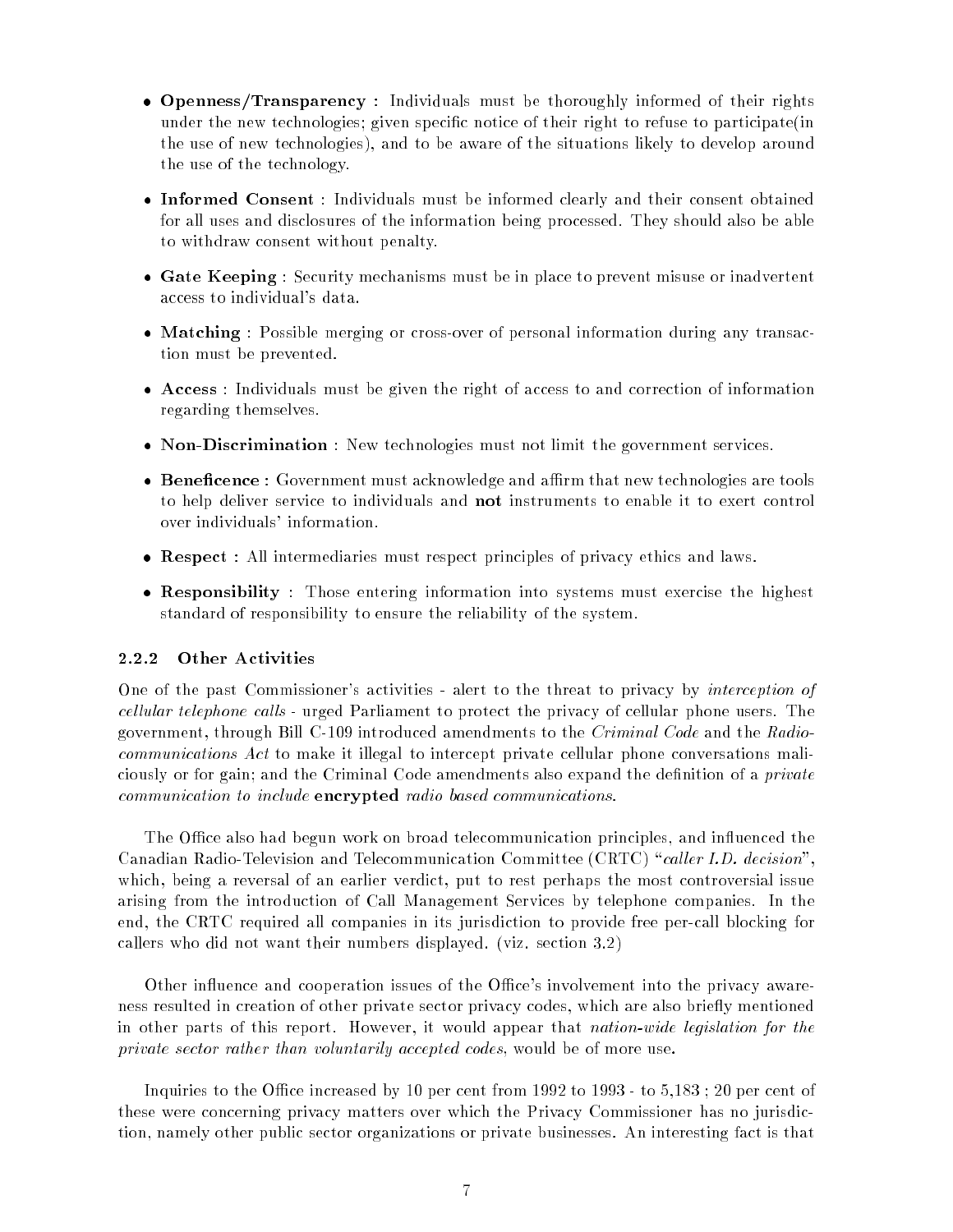Figure 1: Personal Information and the Federal Government

more than 10 per cent of the inquiries were about the SIN, mostly about individuals' concern about providing their SINs to organizations and other individuals (landlords, etc.) not sub ject to any legislation covering the SIN.

A key group of departments which hold information on most Canadians consists of Revenue Canada, Taxation, Health and Welfare Canada, Employment and Immigration and Statistics Canada.

#### 2.3 Ontario - Freedom of Information and Privacy Act

The Freedom of Information and Protection of Privacy Act (the provincial Act) and Municipal Freedom of Information and Protection of Privacy Act (the municipal Act) are both within Ontario's jurisdiction. Because of their similarity, this part of the report will briefly describe only the provincial Act, and then discuss some interesting implications. The provincial Act implies, like almost all North American legislation, only to governmental agencies, in the number of 239 at this time.

#### 2.3.1 The provincial Act

The Act  $([21])$ , introduced in 1987, and with the last Amendment from 1992, consists of five parts, with the following structure (numbers of sections are added for further references) :

- PART I ADMINISTRATION (3-9)
- PART II FREEDOM OF INFORMATION
	- $-$  ACCESS TO RECORDS (10-11)
	- $-$  EXEMPTIONS (12-23)
	- { ACCESS PROCEDURE (24-30)
	- INFORMATION TO BE PUBLISHED OR AVAILABLE (31-36)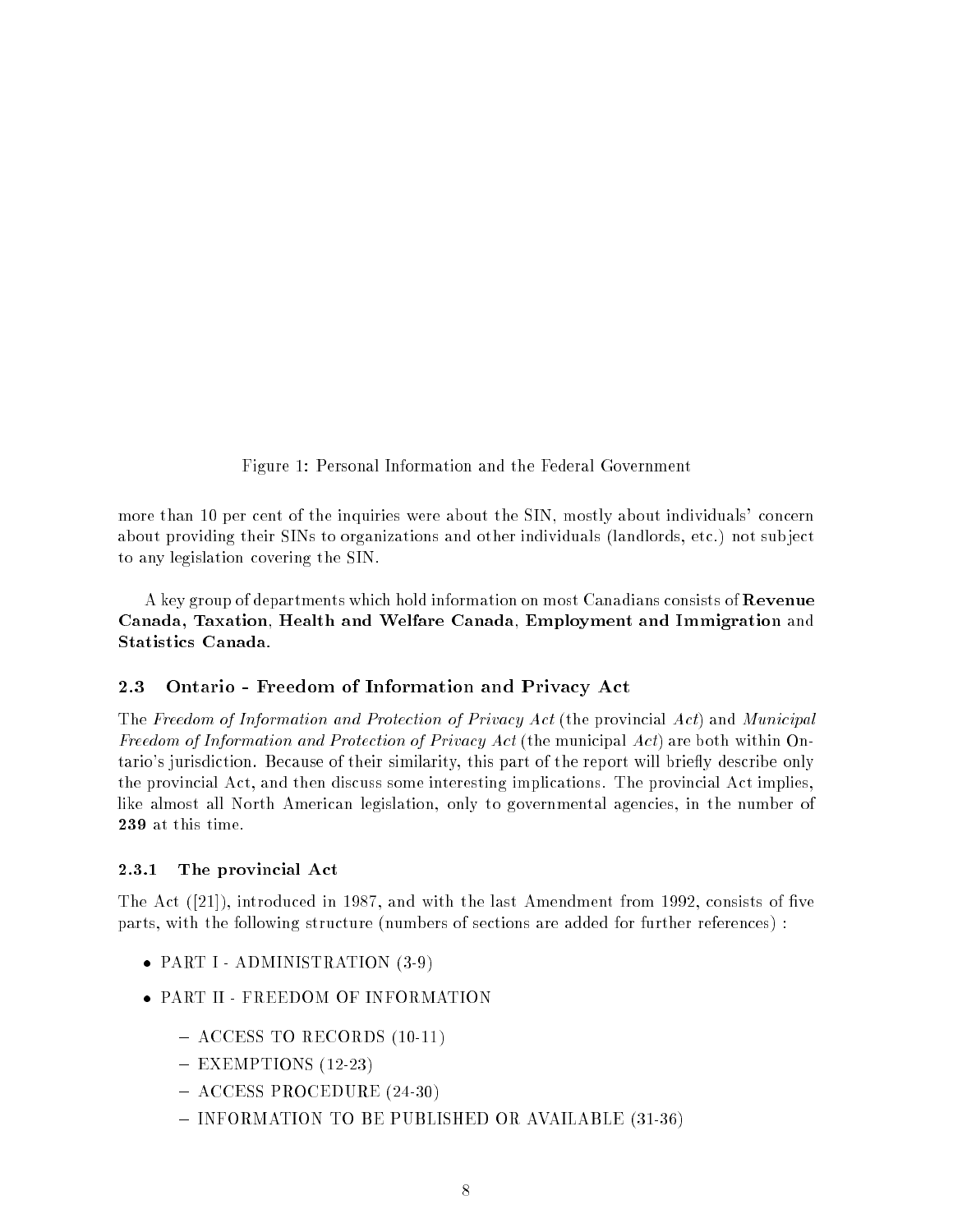- PART III PROTECTION OF INDIVIDUAL PRIVACY
	- { COLLECTION AND RETENTION OF PERSONAL INFORMATION (37-40)
	- USE AND DISCLOSURE OF PERSONAL INFORMATION (41-43)
	- PERSONAL INFORMATION BANKS (44-46)
	- $-$  RIGHT OF INDIVIDUAL TO WHOM PERSONAL INFORMATION RELATES TO ACCESS AND CORRECTION (47-49)
- $\bullet$  PART IV APPEAL (50-56)
- $\bullet$  PART V GENERAL (57-70)

Among other useful information and statements provided by the act, let us note the definition( $[21]$ ) of *record* for the Act's purposes :

"record" means any record of information however recorded, whether in printed form, on film, by electronic means or otherwise, and includes :

- correspondence, a memorandum, a book, a plan, a map, a drawing, a diagram, a pictorial or graphic work, a photograph, a film, a microfilm, a sound recording, a videotape, a machine readable record, any other documentary material, regardless of physical form or characteristics, and any copy thereof; and
- subject to the regulations, any record that is capable of being produced from a machine readable record under the control of an institution by means of computer hardware and software or any other information storage equipment and technical expertise normally used by the institution.

#### 2.3.2 Providing Notice of Collection

Section 39(2) of the provincial Act states that when collecting personal information, unless an exception applies, an institution **must** provide  $(11)$  the individual to whom the personal information relates with notice which includes specic details on the following three requirements :

- 1. the legal authority for the collection;
- 2. the principle purpose(s) for which the personal information is intended to be used; and
- 3. the title, business address and telephone number of a person employed by the institution who can answer questions about the collection.

Notice may be provided either orally (in person, over the phone); or in writing (on an application form, posted sign, etc.).

However, sections 39(2) and (3) of the provincial Act state that the notice requirement does not apply where :

- $\bullet$  the Minister waives notice; or
- a law enforcement exemption is cited.

this option would seem to require a further explanation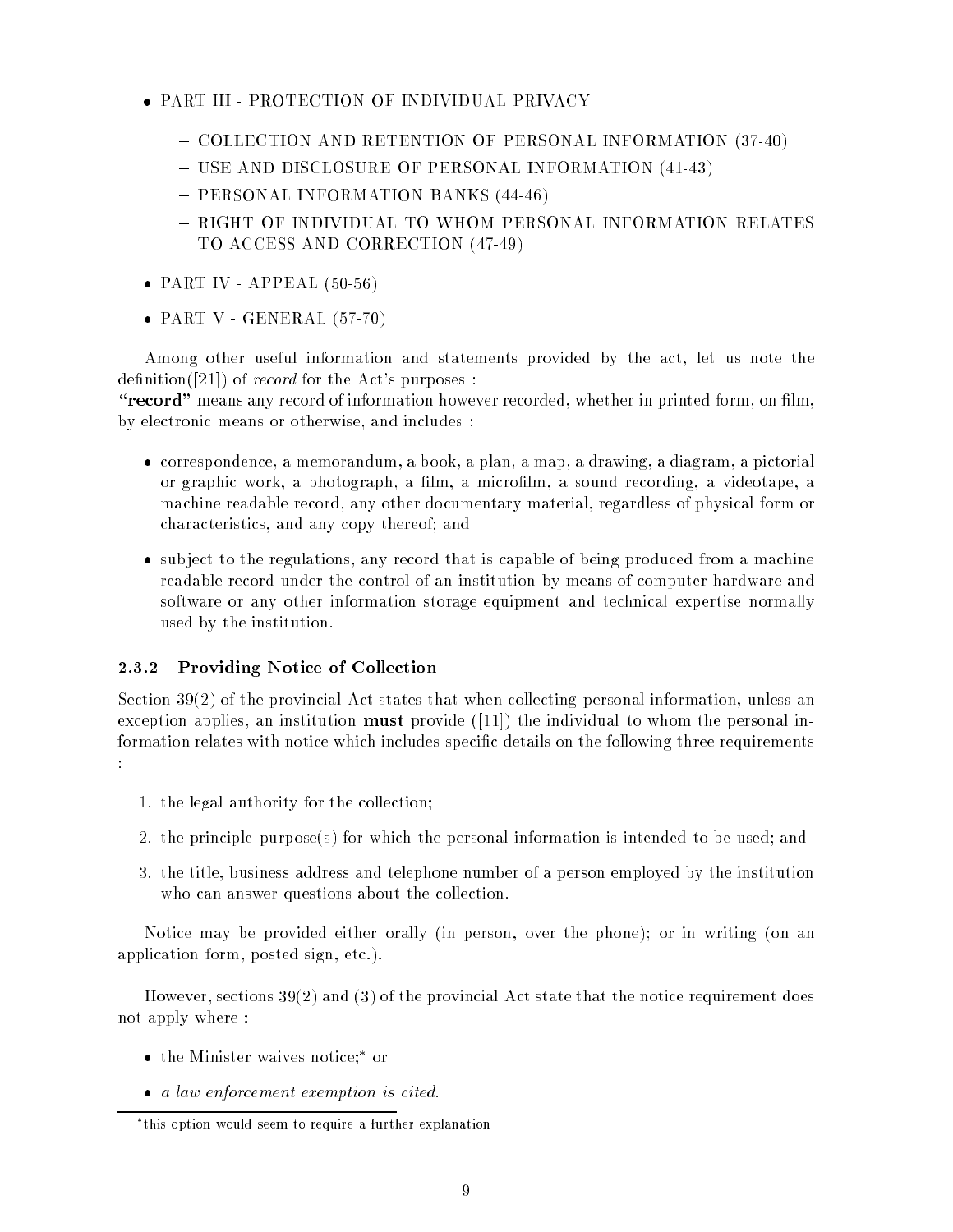#### 2.3.3 Copying Information to Individuals Inside and Outside an Institution

Within the Institution(government department, agency, etc.) a record should be copied only for staff members who need it in the performance of their duties; the record should not be copied for an individual for information only (unless one of the specic circumstances enumerated in sections 32 or 42 applies).

A " $c.c.$ " listing should appear on the original correspondence, indicating all parties who are receiving copies.

Outside the Institution - before a decision is made to copy a record containing personal information to a party outside of the institution, it should be considered whether the individual to whom the information relates might reasonably expect such a disclosure. [8]

#### 2.3.4 Responding to Requests for Personal Information

#### Records that contain any of the requester's personal information

Generally, an individual seeking access to a record that contains his/her personal information has a greater right of access than if the record does not contain any such information. Part III of the provincial Act obliges institutions to consider whether records should be released to an individual, regardless of the fact that they may otherwise qualify for exemption under the legislation. In these situations, the institution has the discretion to choose whether to release the records after considering any applicable exemptions and weighing the requester's right of access against any other individual's right to the protection of his/her privacy. [12]

#### Records that contain personal information of an individual other than the requester

Such requests are to be evaluated under Part II of the provincial Act. Where the record contains only the personal information of an individual other than the requester, the institution must refuse to disclose this information, except where its disclosure would **not** constitute an unjustied invasion of the individual's personal privacy, or where another exception in section 21(1) of the provincial Act applies. [12]

#### 2.3.5 Third Party Information at the Request Stage

Dealing with requesters seeking access to third party information, the government organizations are required to give written notice of the request to persons to whom the information relates (third parties) and to seek their views on whether or not the information should be disclosed. These cases apply to situations like neighbour complaints, accident witnesses' statements, government contract competitions, etc. [9]

#### Ontario - Office of the Privacy Commissioner 2.4

The Information and Privacy Commissioner (IPC) acts under both sections of the Ontario privacy legislation - Freedom of Information and Protection of Privacy Act (the provincial Act) and Municipal Freedom of Information and Protection of Privacy Act (the municipal Act).

The **mandate** of the IPC is executed in five ways:

1. resolving appeals when government organizations refuse to provide requested information;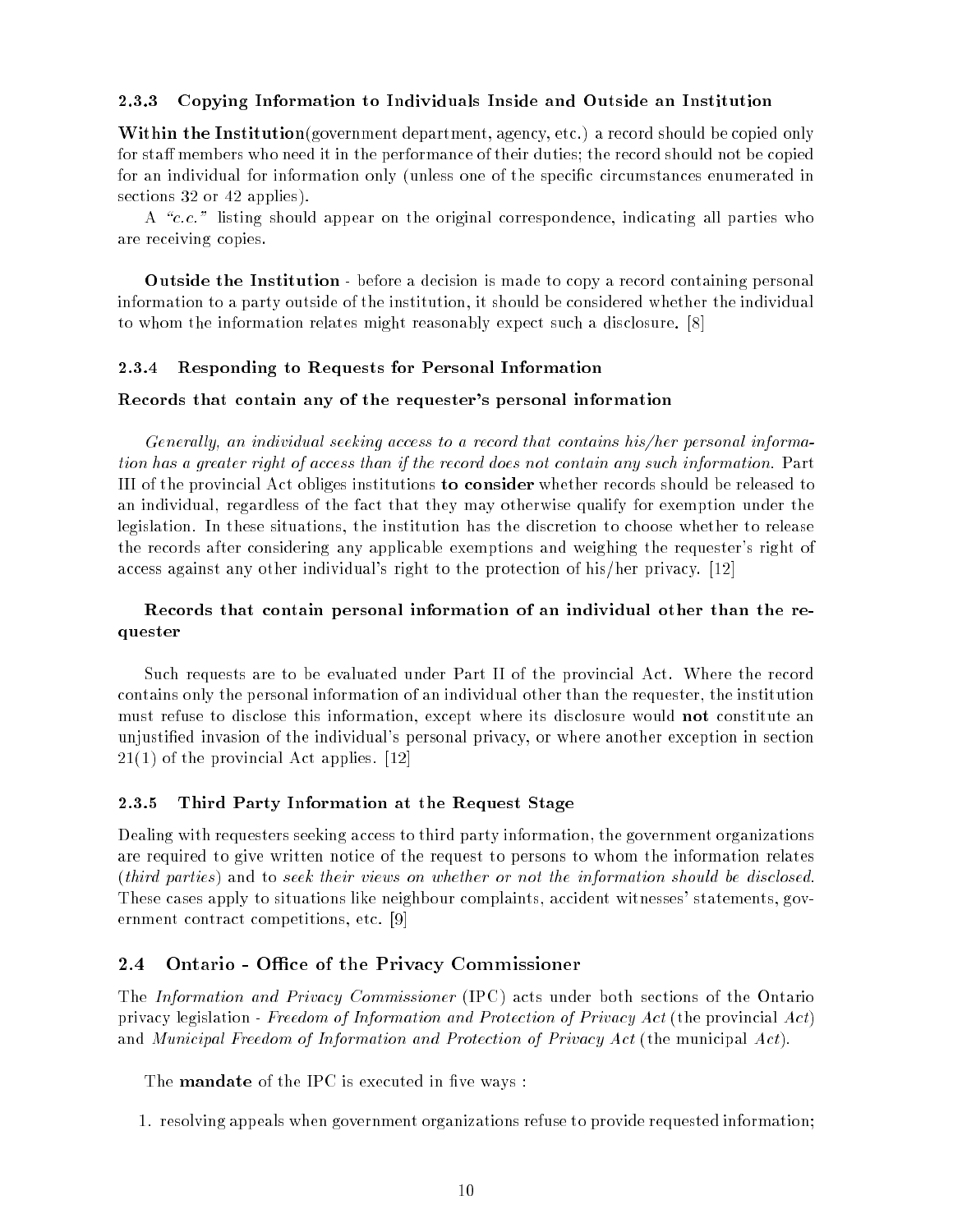- 2. investigating privacy complaints about government-held information;
- 3. ensuring that government organizations comply with the Acts;
- 4. conducting research on access and privacy issues and providing advice on proposed government legislation and programs; and
- 5. educating the public about Ontario's access and privacy laws.

The Information and Privacy Commissioner reports to the Legislative Assembly of Ontario. The present Commissioner(Bruce Phillips) was appointed in 1991 for a five-year term.

Each year, provincial and municipal government organizations report to the IPC on their activities under the Acts. In 1992 provincial ministries and agencies received 9066 requests under the provincial Act (37 per cent above the annual average over the previous four years); municipal government organizations received 7139 requests in 1992.

#### 2.4.1 Other Activities

Whether or not certain records are considered to be in government custody or control is often crucial to the outcome of an appeal.

The IPC held that political party records found in a government organization's offices are not outside the scope of the Act simply because they do not relate to the mandate or operation of the government organization. If records are in the custody of the government organization, they are covered by the Act.

Another appeal concerned records in the possession of a college ombudsman. Under the terms of his contract, the ombudsman operates in an independent and impartial manner and the college has no power to direct his activities on matters within his mandate. The ombudsman's files are to be kept secret and accessible only to him and he has his own record management and disposal system. The IPC held that the ombudsman's records were not in the custody or control of the college.

In several cases, the IPC re-iterated that promotion of informed choice in the purchase of goods and services is not relevant to the provision of mailing lists for marketing purposes. Individuals registering birth information, etc. would reasonably expect the information to remain condential and disclosure would therefore constitute an unjustied invasion of personal privacy.

Each year, the IPC follows up to ensure that government organizations have implemented the recommendations contained in the IPC investigation reports. Of the total 53 recommendations for 1991, 43 had been fully implemented, 2 had been partly implemented and 2 had been replaced by satisfactory alternative controls. Six recommendations had not been carried out (reported as due to cost or other operational factors).

The IPC also conducts research on privacy questions, and advocates relevant legislative policy changes. Partial results of these actions are considered in other chapters of this report.

#### 2.4.2 Judicial Review

Like decisions of other administrative tribunals, orders issued by the Information and Privacy Commissioner may be reviewed by courts on jurisdictional grounds. We mention one of the more interesting cases from the annual report ([10]).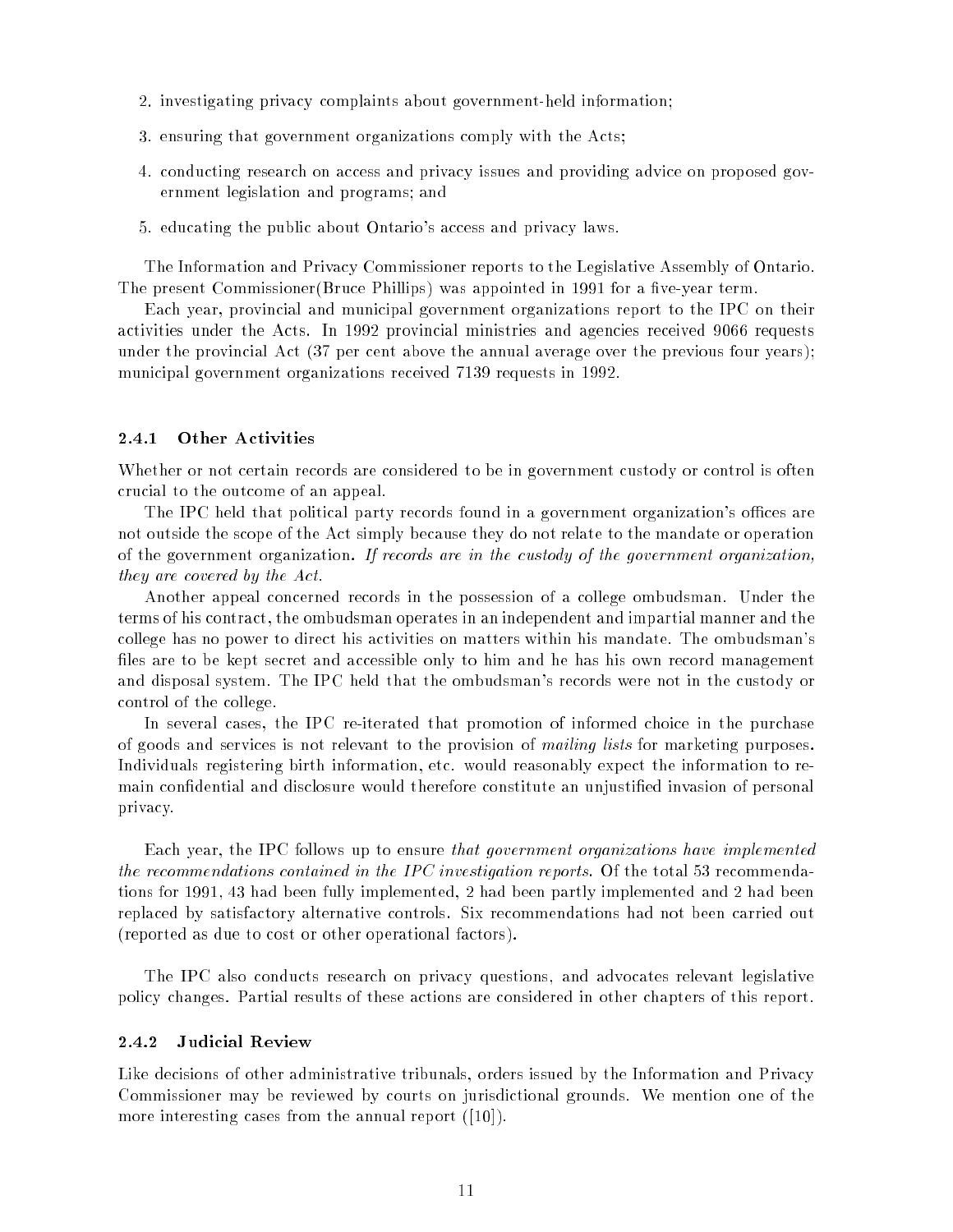The requester had been permitted to view records from the Stadium Corporation of Ontario, Ltd., the provincial government organization responsible for SkyDome, at the corporation's premises in 1988 and requested copies of certain pages he had examined. The corporation refused to provide him with the copies, on the grounds of various exemptions under the Act.

Later in 1990, the IPC ordered the corporation to disclose *certain records* found by the IPC not to be exempt. The appellant applied for judicial review, asking the court to set aside the interim order and provide *total access to the records*. He also claimed that the corporation had waived its right to invoke the discretionary exemptions after permitting him to view the records.

The Divisional Court [Ken Rubin v. The Information and Privacy Commissioner of Ontario, Court File No. 556/90] heard the case in January 1992 and dismissed the application. In concluding that the earlier access was not given *under the Act*, as was also interpreted by the IPC, the court found that the IPC was not in error in the given circumstances in the IPC legal interpretation.

The fact that the Privacy Act involves no penalties at all, as mentioned in the introductory part of the report, is surely one of the reasons, why the number of judicial reviews, which can only review the decision of IPC, is so low (e.g., 14 applications in 1992). Possible outcomes of a review are usually decisions granting or denying access to specific information.

#### $2.5$ Quebec

The Quebec government introduced Bill 68 in December 1992, with the ob jective to exercise the rights conferred by articles 35 to 40 of the Civil Code of Quebec, concerning the protection of personal information. The Bill came into effect on January 1, 1994.

The Quebec *Privacy Commission* will play a lead role in overseeing administration of the act, investigating complaints and issue binding decisions, although questions of law and jurisdiction may be appealed to the courts. The Commission will, as with similar offices at federal or other provinces level, also have an educational mandate.

### This act is the first legislation in North America to regulate private sector collection, use and disclosure of client and employee personal data.

Clients can not be denied goods or services for refusing to provide personal information unless the details were required by law or to fulll contractual obligation, and consumers are also able to opt-out of telemarketing or mail solicitation and to find out how such businesses acquired their personal information.

As the article 38 states : "except as otherwise provided by law, any person may, free of charge, examine and cause the rectification of a file kept on him by another person with a view to making decision in his regard or to informing a third person".

The definition of record is as broad as in the Ontario Acts; but the definition excludes journalistic material collected, held, used or communicated for the purpose of informing the public.  $([16])$ 

In Quebec, every organization must state the purpose of personal data collection, and must not use this information for other purposes (Art. 4). The collection of information must be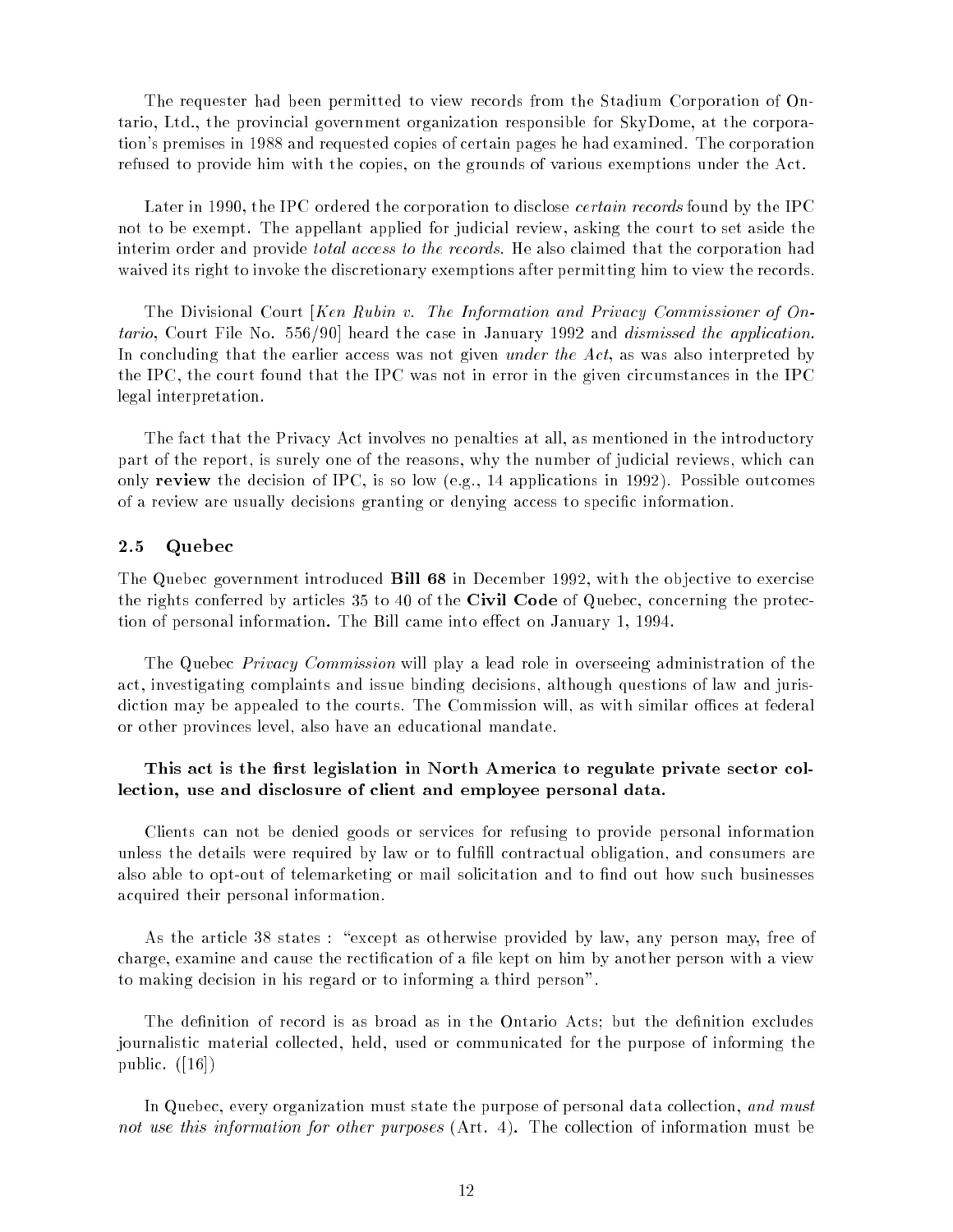limited to information related to the stated purpose; and no enterprise may, except where it has obtained consent of the affected person, use the material collected in a manner that was stated by the original purpose, and a file may not (subject to certain exceptions) be employed after the purpose for which it was created has been accomplished. (Art. 12)

Information has to be collected from the affected person (rather than third parties), except some defined situations, most notably when consent by the affected person exists or such collection from third parties is authorized by law. (Art. 6)

When establishing the file the collector of information must inform the affected person of:

1. the objective of the file;

2. the likely use and the types of persons who will have access to the information; and

3. the place where the file will be stored as well as any rights to access or correction.

(Art. 8)

The collector must arrange security measures to ensure condentiality of such information (Art. 10).

Information must be up-to-date and accurate at the time when it is used as a basis for decisions in relation to the affected person.  $(Art. 11)$ 

Except in certain circumstances, no possessor of personal information may communicate such information to third parties (Art. 13).

Bill 68 also contains a provision affecting parties outside Quebec. According to the Article 17, a Quebec business must take all reasonable steps to ensure that:

1. the information will not be used for a purpose not pertinent to the objective of the file;

- 2. the information will not be communicated to third parties, sub ject to certain exceptions
- 3. when address or phone lists are used for commercial or philanthropic solicitation, the affected persons must be given an opportunity to refuse such use of their information.

An interesting question is to what extent the Quebec privacy legislation will apply to federally regulated businesses such as banking, transportation, or communications, because then these would extend the level of privacy protection to other Canadians as well.

Specific provisions of the act deal with **credit reporting agencies, which must register** with the provincial access and privacy commission and publish their activities in the newspaper. The act sets out fines for non-compliance ranging from  $C$1,000$  to  $C$10,000$ , depending on the offense.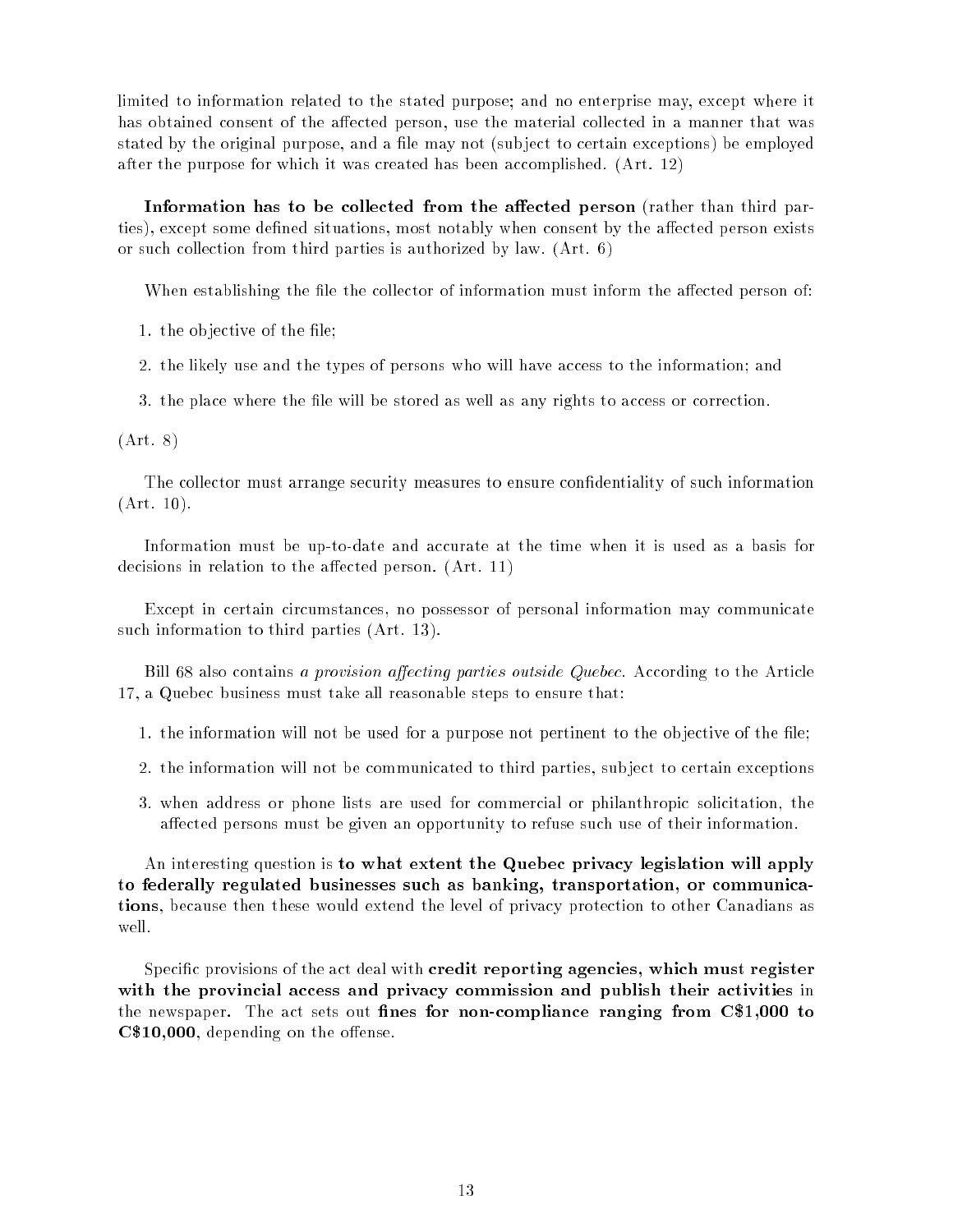#### 2.6 ... Other Provinces

This section provides a brief overview of other provinces' jurisdictions; the approach is generally comparable to that of Ontario.

### Alberta

Legislation is expected to be enacted in spring  $1994$ . Bill  $61$  - Access to Information and Protection of Privacy Act - received first reading in the Alberta legislature on April 26, 1993.

Concerning access to personal information, the act, relative to the information legislation in Ontario covers :

- $\bullet$  fewer organizations falling within the definition of the act;
- fewer records falling within the scope of the legislation;
- broader exemptions from the general right of access ([16])

#### British Columbia

The Freedom of Information and Protection of Privacy Act came into effect in October 1993. It also shows ma jor similarities with the Ontario legislation. Some interesting differences include the following:

- public bodies are authorized to refuse to confirm or deny the existence of a record not only in situations when it is harmful to law enforcement, but also where the record contains personal information and where the disclosure of the existence of the information would be an unreasonable invasion of a third party's personal privacy;
- the law enforcement exception is expanded to protect sensitive law enforcement information in relevance to organized crime activities;
- the Attorney General's consent is required for the disclosure of law enforcement information that could be harmful to intergovernmental relations;
- B.C. has the first jurisdiction in Canada to cover as organizations falling within the scope of the act, self-governing professional bodies, such as the Law Society, the College of Physicians and Surgeons, etc.

The activities in British Columbia seem to have caught up with respect to legislative powers in the past years, and so the province joins advanced partners of Ontario and Quebec, in regards to information legislation.

#### Manitoba

The Manitoba Act sets out the actions by which the privacy of a person might potentially be violated; these are, however, stated fairly generally, and the Act seems to need some sort of update with respect to recent technological changes.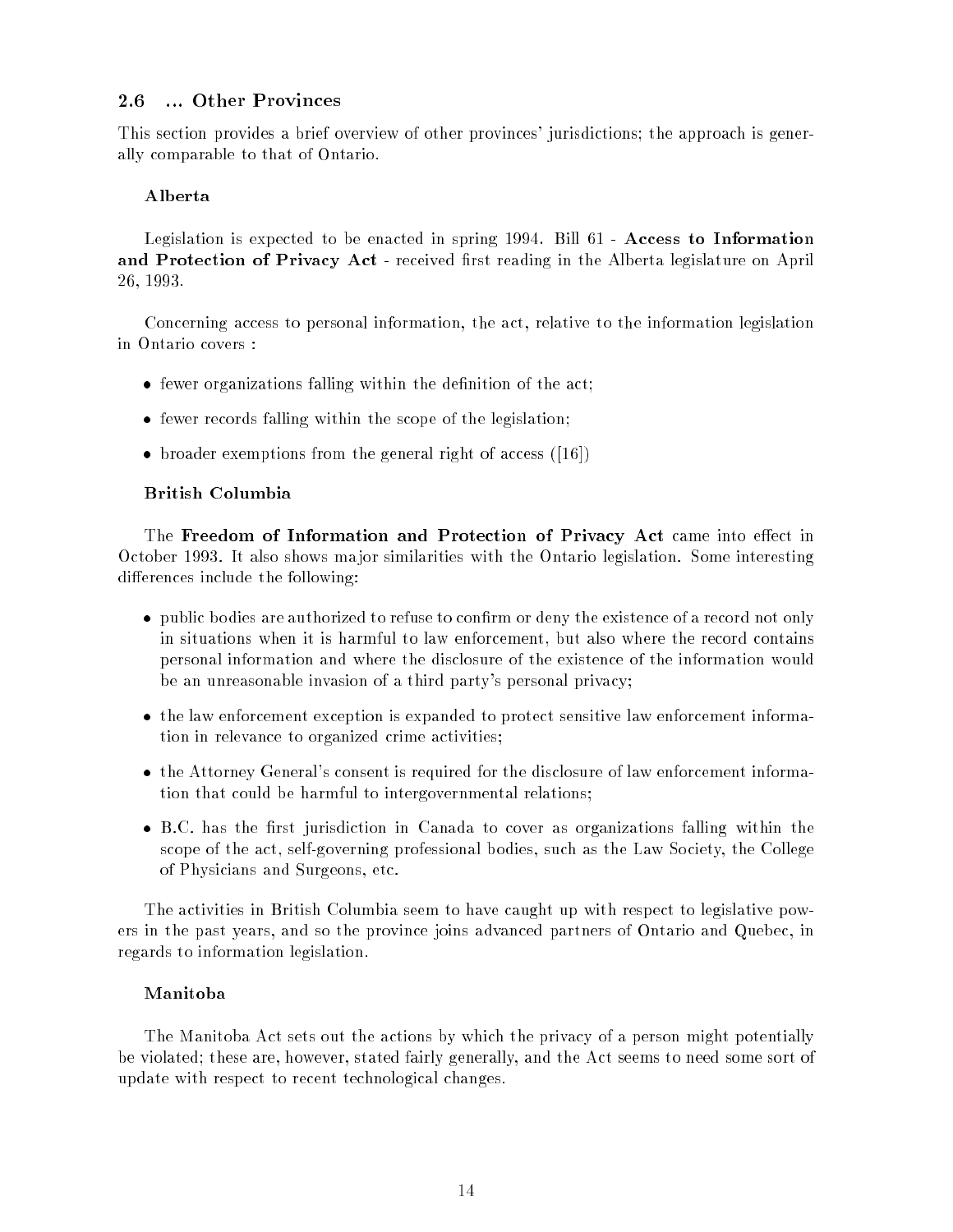#### Northwest Territories

The Right to Information and Protection of Privacy legislation has been proposed by the Minister of Justice in the Northwest Territories. An interesting issue on exercising residents' rights in their language is to be covered by this legislation. ([16])

#### Saskatchewan

The Freedom of Information and Protection of Privacy Act (Bill 70) and the Local Authority Freedom of Information and Protection of Privacy Act (Bill 71), received Royal Assent in June 1991; and were proclaimed into force in April 1992, resp. July 1993. Both pieces of legislation seem to be substantially similar to that of Ontario.

Most of the other provinces do not have specic Information Privacy acts, and the relevant issues are sometimes covered by public government acts, access to information acts, etc. .

#### $2.7$ ... and Private Sector ?

The Private Sector in the North America (except Quebec, as mentioned earlier in this report) is not the subject of any special privacy legislation. Various international experiences, and even requirements, demonstrate that legislation (or perhaps another assurance) should standardize the handling of personal information by private sector organizations. These are discussed in greater detail below.

#### 2.7.1 The CSA Model Code

In order to meet some international requirements (mostly from European countries), and to assist Canadian private sector organizations, the Canadian Standards Association (backed mostly by Ontario businesses) initiated a development of a model privacy code as a minimum standard for private sector handling personal information, which (by  $[1]$ ), "holds promise for some meaningful privacy protection without resort to legislation".

The CSA office declined to provide the author of this report with any information on the code development, as "CSA shall not, without Submittor's prior written consent, voluntarily disclose information obtained by CSA in confidence  $\dots$ ". It is questionable if development of the code which is demanded and done mostly for the public, should be sub ject of such restrictions, but this remains to be an issue of the CSA policy.

The members of the committee for development of a promotion of the model code (based on the OECD guidelines) represent finance, insurance, direct marketing, telecommunications, information technology, utilities, credit reporting, consumers and federal and provincial governments.

An important aspect is the overseeing mechanism, where the committee expects to make specific recommendations on several possible options for the registration of certifying industry specific codes  $([1])$ .

#### 2.7.2 OECD Guidelines

The Organization for Economic Cooperation and Development has developed a set of guidelines (Guidelines on the Protection of Privacy and Transborder Flows of Personal Data), which may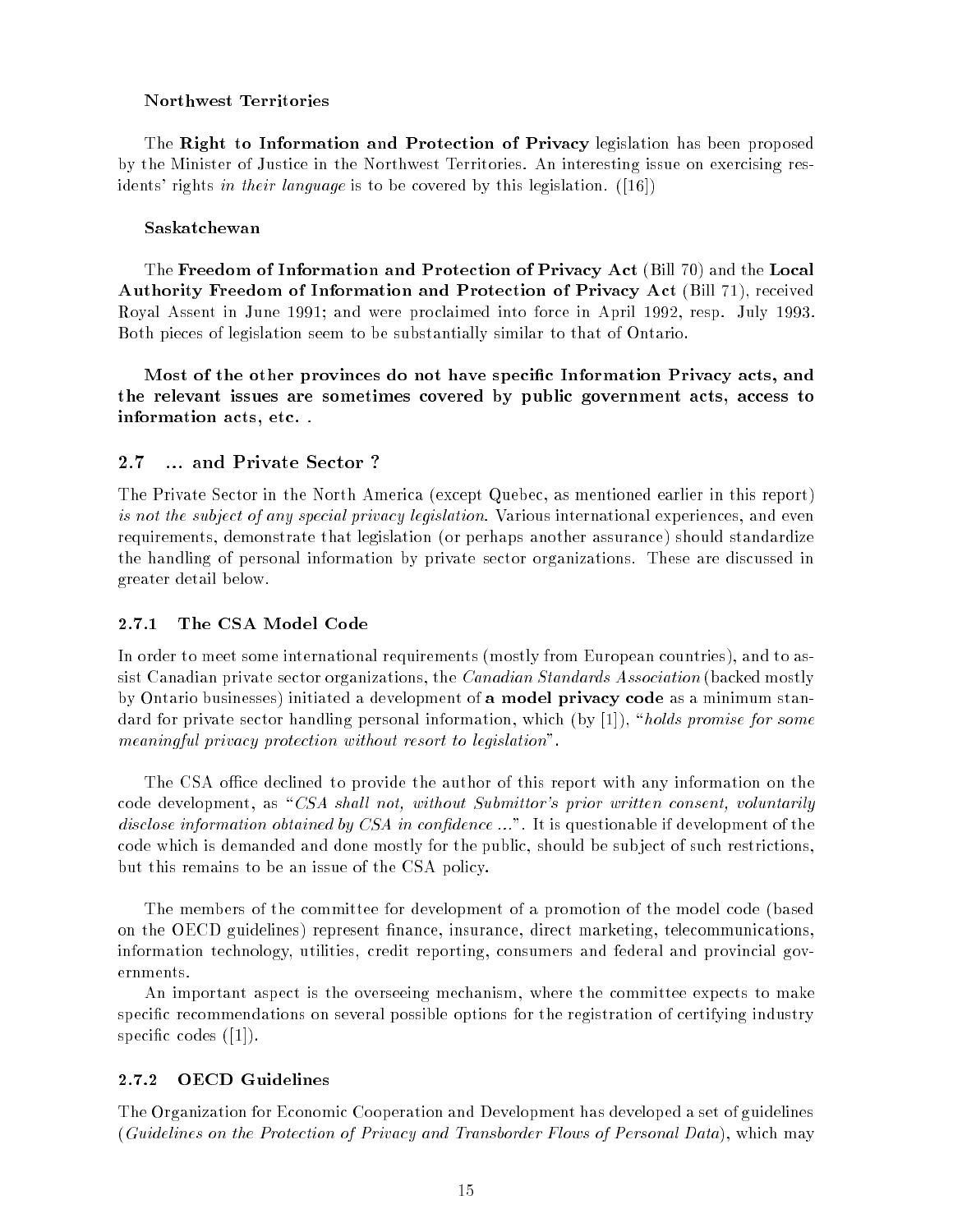be regarded as a code of fair data practices and can be briefly described as follows  $([17])$ :

- 1. Collection Limitation : restricts the amount of data that may be collected based on its relevance;
- 2. Data Quality : the data must meet a certain standard of quality;
- 3. Purpose of Specification : the purpose of data gathering must be specified at the time of collection and notice must be given for additional uses;
- 4. Use Limitation : limits the use of the data to the purpose(s) for which it was collected unless notice has been given and consent obtained for additional uses;
- 5. Security Safeguards : must be set up to prevent breach of guidelines and to account for unauthorized access to the data;
- 6. Openness : stipulates that the nature of the data collected along with the identity and location of the data controller must be published in indices of a report with the applicable policies and procedures;
- 7. Individual Participation : the individual has the right to :
	- know whether data about himself is being maintained;
	- access the data in a reasonable time and manner in intelligible form without excessive charge; and
	- be given an explanation for in the event of denial to access and an opportunity to challenge the denial;
- 8. Accountability : a data controller should be accountable for complying with measures which give effect to the principles stated above.

Even without legislative sanctions, some private sector organizations have adopted all or some of the above principles (the Royal Bank and Bell Canada are said to endorse all of the guidelines, and the Canadian Bankers Association and Canada Direct Marketing Association some of them).

There are potential implications for information flow and trade between the EC and Canada because Canadian jurisdictions have not enacted legislation to govern the private sector in this regard (Canadian firms might be precluded from trading with the EC if the guidelines are not complied with - as suggested by the *draft proposal for a Directive by the Council of European* Communities, released in July 1990.) ([15]).

In regards to this fact, the Quebec jurisdiction initiative and emphasis on the private business information legislation might be viewed from a different view-point. The Quebec legislation covers a broader concept of privacy than the OECD guidelines, which are concerned primarily with information technology implications relevant to privacy rather than the concept of privacy itself. (These issues are in Europe covered by the *European Convention for the Human Rights* and Fundamental Freedoms, which Canada can not be a signatory of, due to the regional limits of the Convention).

Even the Department of Communications report ([19]) expressed disappointment with the Canadian approach : "... in the ten years since their introduction, compliance within member countries has been uneven. In Canada, efforts by the private sector to implement this code  $[OECD]$  have been disappointing.".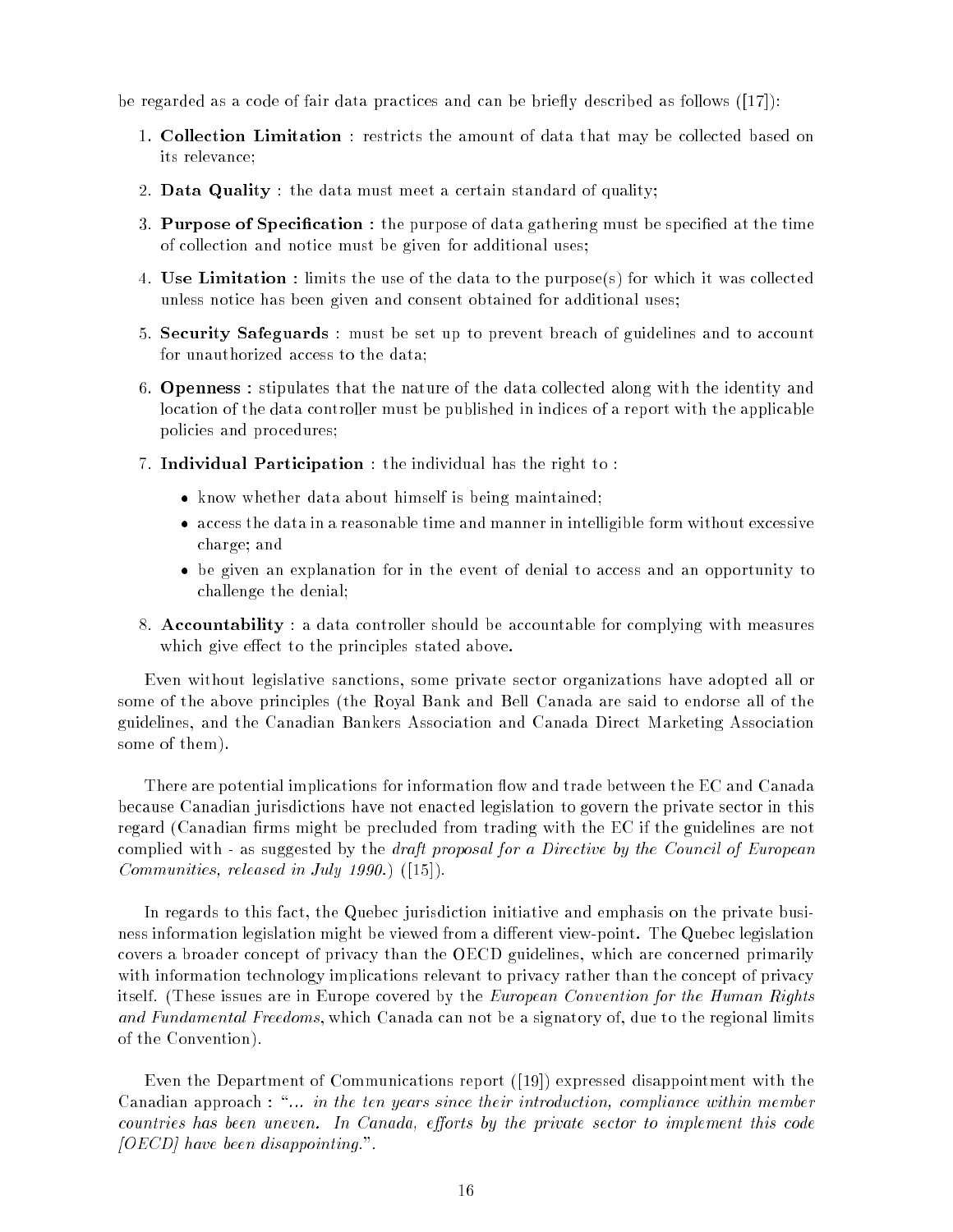#### 2.8 **Across the Borders**

The ma jor development in the Canadian information privacy context is yet to be taken (as also the approach towards the OECD Guidelines was of no success) and may be expected to come into question with "Information Superhighway" issues (Section 4). One of the major pilots of European privacy principles was already outlined. We now look on the US legislation, namely the Electronic Communications Privacy Act of 1986, and excerpt a few articles of it.

### Section 2511. Interception and disclosure of wire, oral, or electronic communications prohibited

 $(1)$  Except as otherwise specifically provided in this chapter and any person who

- (a) intentionally intercepts, endeavors to intercept, or procures any other person to intercept or endeavor to intercept, any wire, oral, or electronic communication;
	- $\ldots$
- (c) intentionally discloses, or endeavors to disclose, to any other person the contents of any wire, oral, or electronic communication, knowing or having reason to know that the information was obtained through the interception of a wire, oral, or electronic communication in violation of this subsection; or
- (d) intentionally uses, or endeavors to use, the contents of any wire, oral, or electronic communication, knowing or having reason to know that the information was obtained through the interception of a wire, oral, or electronic communication in violation of this subsection;

# shall be fined not more than  $\$10,\!000$  or imprisoned not more than five years,

#### Section 2701. Unlawful access to stored communications

- (a) OFFENSE Except as provided in subsection (c) of this section whoever
	- (1) intentionally accesses without authorization a facility through which an electronic communication service is provided; or
	- $\bullet$  (2) intentionally exceeds an authorization to access that facility; and thereby obtains, alters, or prevents authorized access to a wire or electronic communication while it is in electronic storage in such system shall be punished as provided in subsection (b) of this section.

(b) **PUNISHMENT** - The punishment for an offense under subsection (a) of this section is  $(1)$  if the offense is committed for purposes of commercial advantage, malicious destruction or damage, or private commercial gain

- $\bullet$  (A) a fine of not more than \$250,000 or imprisonment for not more than one year, or both, in the case of a first offense under this subparagraph; and
- $\bullet$  (B) a fine under this title or imprisonment for not more than two years, or both, for any subsequent offense under this subparagraph; and

 $(2)$  a fine of not more than \$5,000 or imprisonment for not more than six months, or both, in any other case.

(c) EXCEPTIONS - Subsection (a) of this section does not apply with respect to conduct authorized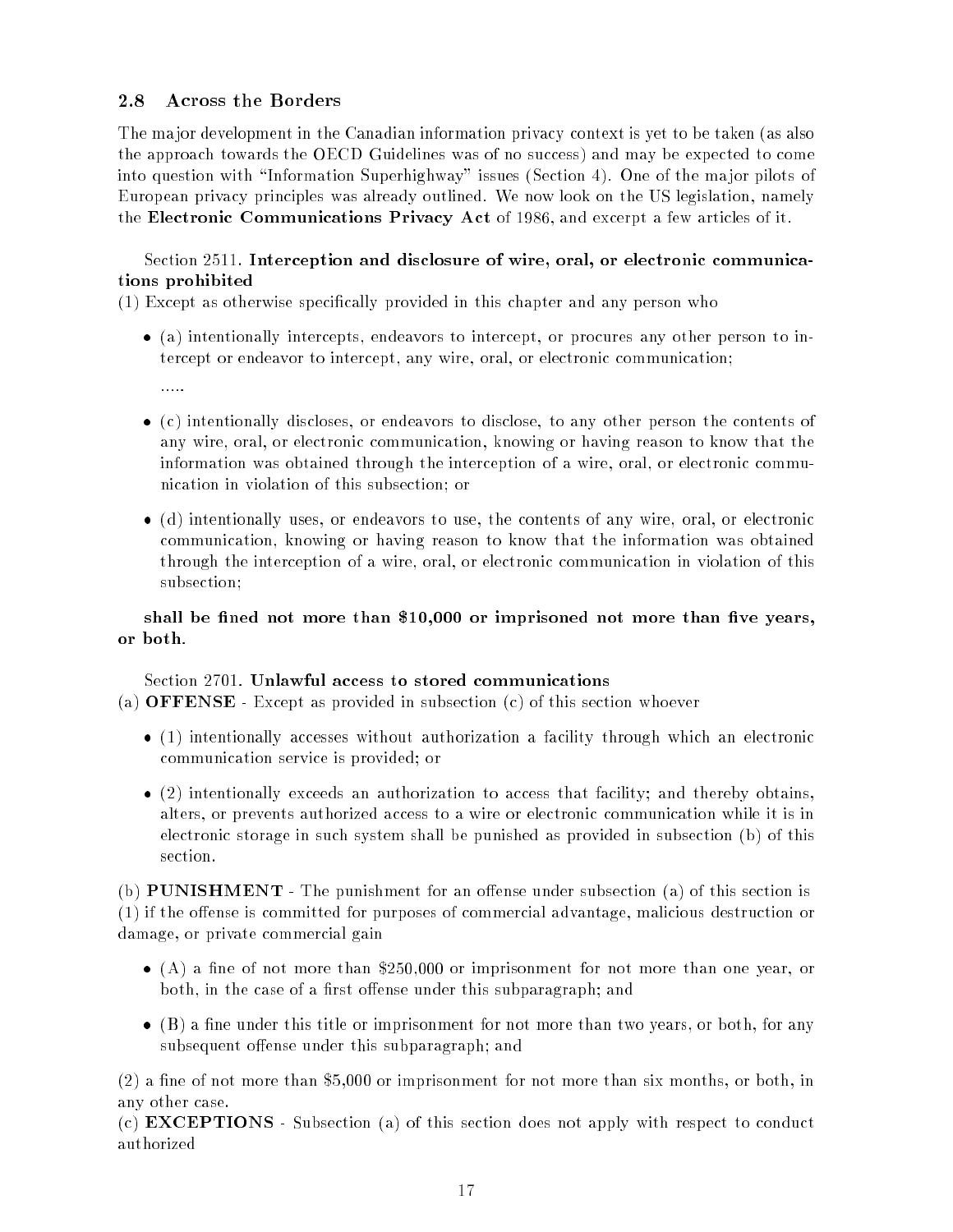- $\bullet$  (1) by the person or entity providing a wire or electronic communication service;
- (2) by a user of that service with respect to a communication of or intended for that user.

### 3 Policy Decisions Caused by Updated Technology

Technological developments, particularly of computers, communications, and miniaturization, have fundamentally changed the character of modern society. Concerns about information technology's influence on privacy are the subject of many more or less comprehensive and valuable articles, papers, and books. Particularly the use of wireless services and distribution of services and facilities, as well as their networking are the two main technological developments that have changed the nature of things. We briefly consider two of the new phenomena which have received a legislative attention.

#### 3.1 Computer Matching

Computer matching involves computerized comparison of two or more systems of records or files. Databases are searched for the location of specific information (name, occupation, address, etc.) and then the computer examines this data according to a predetermined selection criteria. Data which meets this criteria is selected by the match as a *hit*. Matching is generally done by linking a single specific identifier  $(e.g., SIN)$  or a combination of several identifiers or unique data elements (optimally creating a key attribute). Examples of use might be checking for government employees (or taxpayers in common) above a certain income level against a database with records on welfare benefits; or, in the United States, males registered for the draft are checked against males over the age of 18 with driver's license ([20]).

Supporters of computer matching believe that all parties involved benefit from such activity. Benefits are considered to be both *quantitative* (e.g., monetary savings) and *qualitative* (e.g., improved law enforcement).

Critics of computer matching argue that benefits are overstated and unsubstantiated as the lack of government overseeing has meant lack of reliable information for computer matching. They are also critical of the exclusive use of information generated from computer matches to make decisions affecting the data subjects, and of the use of inaccurate information in matches. Various privacy advocates [6] report that use of computer matching results in :

- the data subjects' loss of control over their personal information;
- unlawful search and seizure;
- $\bullet$  the presumption of innocence being turned into the presumption of guilt;
- lack of proper due process; and
- unequal protection under the law.

In general, most jurisdictions require that matching proposals be submitted to a data protection agency for review. Some of these agencies have the authority to suppress the proposals, while others just may only make recommendations.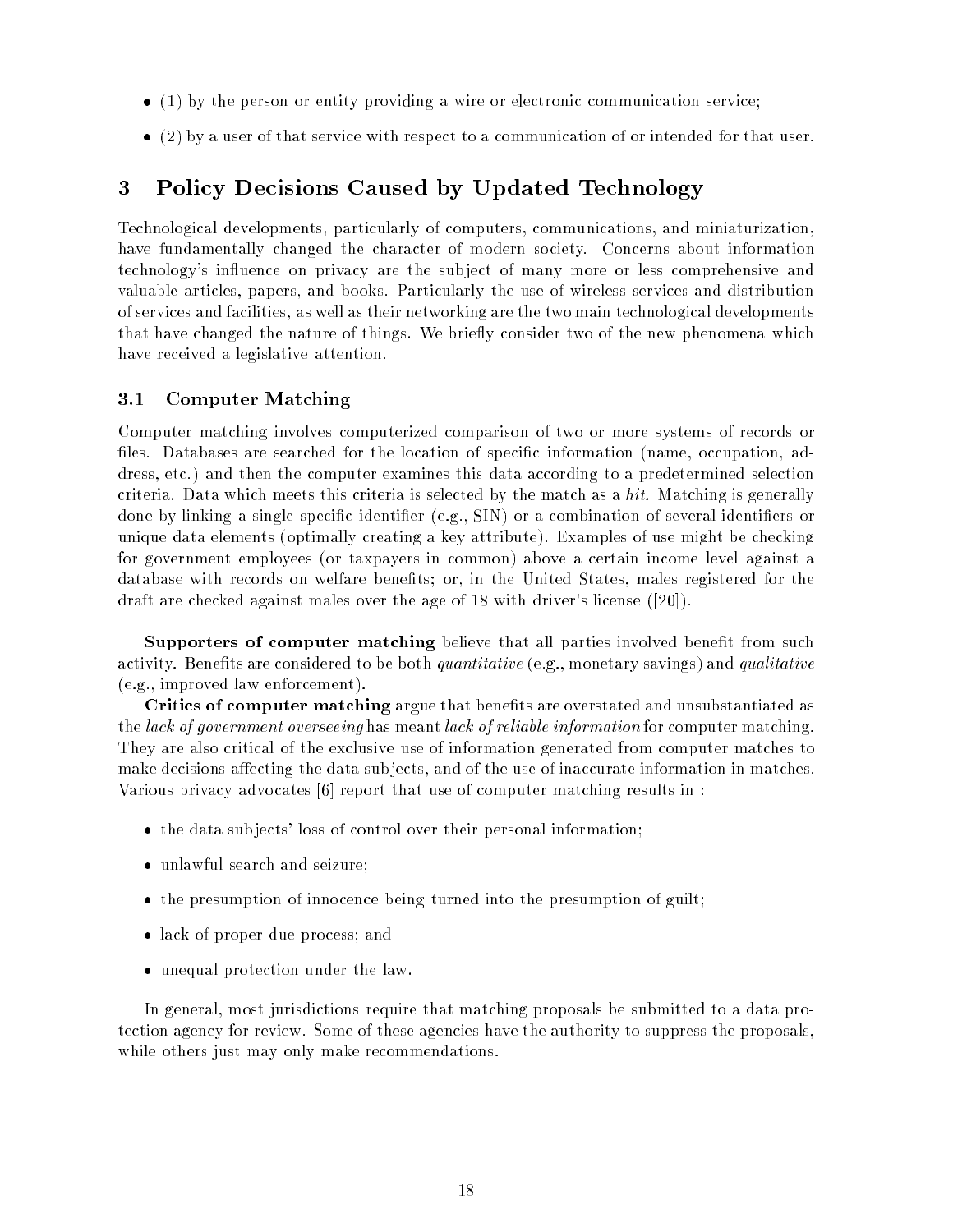### 3.1.1 Canadian Federal Policy

The Treasury Board of Canada issued a policy on Data Matching and Control of the Social Insurance Number in June 1989, which is based on the US government's 1979 computer matching guidelines, with basic principles as follows:

- Public Notification : A matching program should only be introduced after the public has been notified and given the opportunity to identify privacy problems;
- Data Security : The program should be conducted with safeguards on access to the data;
- Exhaust Alternatives : The program should only be introduced when there are no alternative, cost-effective means of identifying violators.

The Canadian federal policy, which applies to all government institutions listed in the schedule to the Privacy Act, requires such institutions to :

- assess the feasibility of the proposed programs by doing a cost benefit analysis of the impact of the matching;
- notify the Privacy Commissioner of new matching programs by providing him with copies of their assessments 60 days prior to when the programs are scheduled to begin;
- subject the information gained by the matching programs to a verification process prior to using it for administrative purposes;
- account publicly for the matching programs (through the Index of Personal Information).

The Privacy Commissioner may make recommendations to the heads of institutions concerning the matching programs; only these (heads) or special authorities designated by them may approve matching programs.

#### 3.2 Call Management Services

In November 1989, Bell Canada submitted an application to the CRTC (Canadian Radio-Television and Telecommunications Commission) for approval to introduce Call Management Services (CMS) with these four options :

- Call Display (also known as *Caller ID*) presents a visual display of the calling party's phone number, to the called party on a special type of phone with display.
- Call Return re-dials the last incoming call. This option incorporates a call scanning service. If the number re-dialed is busy, the service will continue to scan for 30 minutes.
- Call Screen re-routes up to 12 unwanted (a priori selected) numbers to a dead-end tape-recorded message at Bell Canada.
- Call Trace allows one to record and store details of the last incoming call. The stored information is available only to Bell Canada's Security Department and at the customer's request can be forwarded to a law enforcement agency for investigation.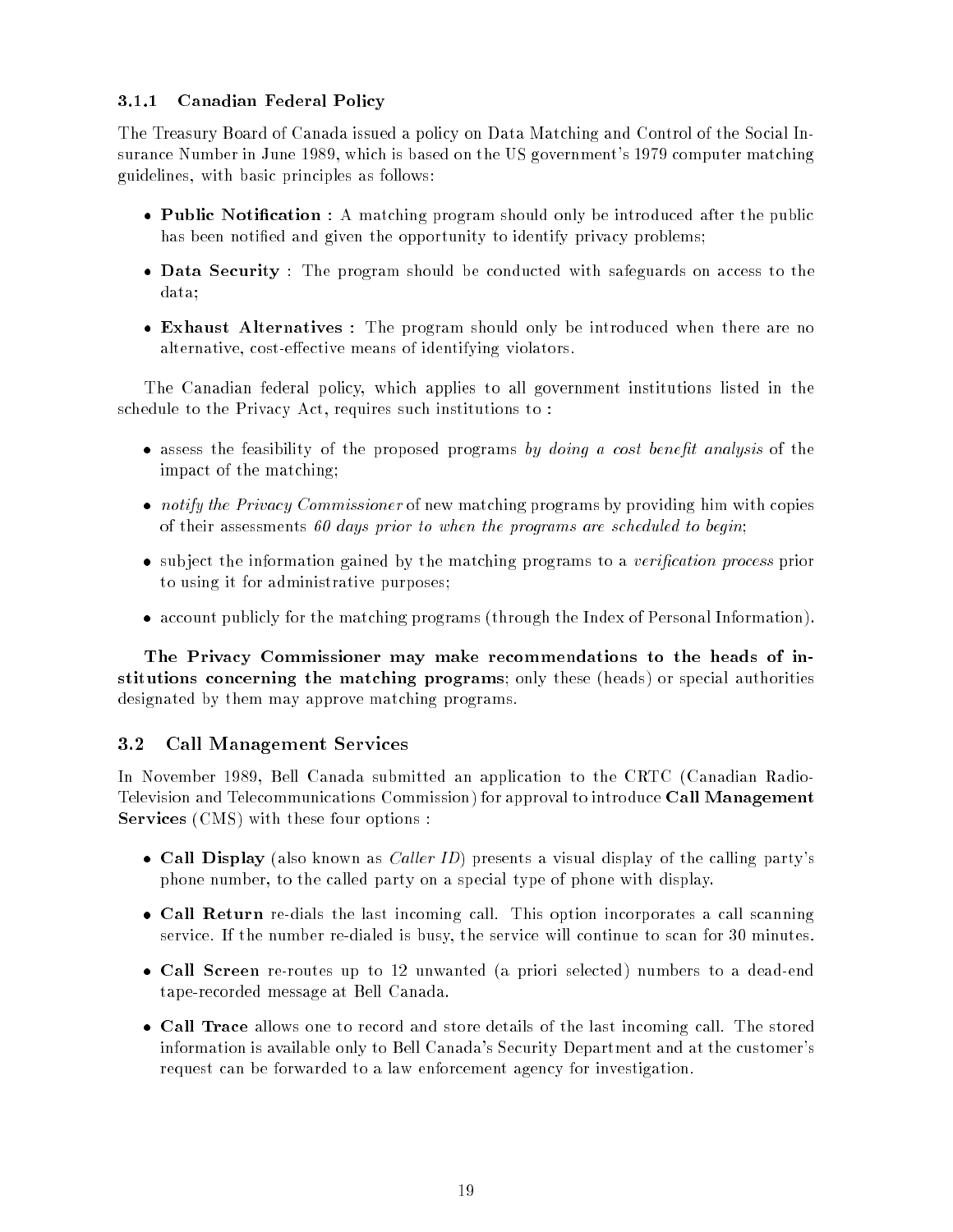The Caller ID allows display and collection of phone numbers without the knowledge or consent of the caller. Some businesses are using Caller ID to create telemarketing databases and mailing lists (through 'reverse' phone number directories). ([7])

It is necessary to point out that privacy is also based on the concept that information about an individual is his/her own, to communicate or not to others, as the individual determines.

CMS were approved by the CRTC in May 1990, despite numerous submissions from interested parties expressing concern over the privacy implications of CMS. In particular, Caller ID was viewed as an invasion of the caller's privacy, unless some way to block the transmission and display of the caller's phone number was made available *free of charge*. At that time, free call blocking was not endorsed by the CRTC (just 75 cents per call option with an operator assistance).

Following *additional submissions protesting* the May decision, particularly concerning the costs, the CRTC conducted another review of Bell Canada's application. In March 1991, the CRTC conrmed its original decision.

However, in May 1992, the CRTC revised its decision and ordered Bell Canada to provide per call automated blocking free to those subscribers who request it.

#### $\overline{4}$ 4 Information Infrastructure and Privacy

This section presents an overview of the U.S. initiatives known as National Information Infrastructure (NII), resp. Global I.I. (GII), with possible outcomes in
uencing privacy expectations; and Canadian (Ontario) issues.

#### 4.1 National Information Infrastructure

Signicant regulatory powers were delegated to an independent U.S. agency (the Federal Communications Commission) to work out the ideas outlined by the Clinton Administration about the NII. This expert body is expected to make technical decisions and to monitor, in conjunction with the National Telecommunications and Information Administration and the Department of Justice, changing market conditions. It is generally expected that the impact of the introduction of infrastructure based on communications technology, will be of the same magnitude as the introduction of printing technology.

The NII Task Force consists of 3 working groups: Infrastructure, Applications, and Information Policy. The Commerce Department has a much higher representation than the Regulatory Department, which means that economic concerns are very powerful in the debate.

Current estimates are that  $\frac{200}{100}$  BILLION are to be spent to "re-wire" the USA, in response to the NII initiative.

Information Policy is a balancing act among 4 issues: Property, Privacy, Public, and Government. Privacy and Public Access need strong advocacy to balance the dominant voices from corporations and government.

Alliances are forming to combine capital, avoid duplication of effort, and to move into the lucrative high-end consumer and business application markets. Cables are uni-directional but of higher bandwidth (e.g., good for video), while the phone networks have better switching (e.g., good for connecting). Public interest groups are concerned about the potential for monopoly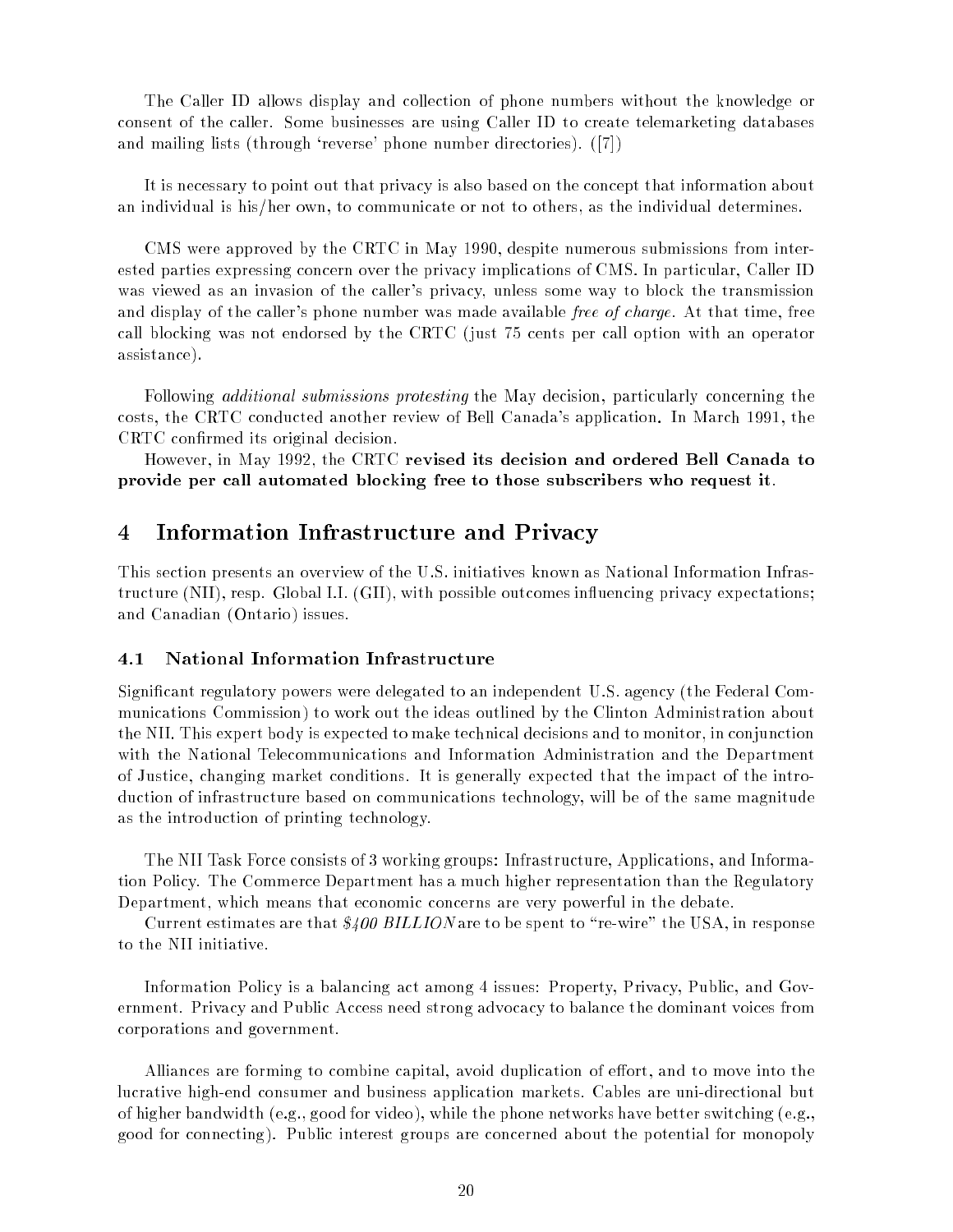services. ([23])

It is interesting to note that the 24 countries of the OECD have only 16 percent of the world's population, but they account for 70 percent of global telephone lines and 90 percent of mobile phone subscribers. ([3])

Vice President Alan Gore also argues : "The National Information Infrastructure, as we call it, will be built and maintained by the private sector. It will consist of hundreds of different networks, run by different companies and using different technologies, all connected together in a giant "network of networks", providing telephone and interactive digital video to almost every American.", and

 $\ln a$  sense, the GII will be a metaphor for democracy itself. Representative democracy does not work with an all-powerful central government, arrogating all decisions to itself.  $\ldots$  The GII will not only be a metaphor for a functioning democracy, it will in fact promote the functioning of democracy by greatly enhancing the participation of citizens in decision-making." ([3])

Considering the above, we now consider one of the new issues of interest in the U.S., introduced recently by the Clinton Administration.

#### 4.2 Clipper Chip

The Clipper plan, developed by the National Security Agency (NSA) in cooperation with the National Institute for Standards and Technology (NIST), was announced in April of 1993 by the Clinton Administration. It has been almost universally opposed by computer security specialists and public policy groups as well. A group of 38 of the U.S. leading computer scientists, computer security specialists and privacy experts have urged President Clinton that the Clipper program be stopped. ([18]) W. Diffie, R. Merkle, M. Hellman, R. Rivest, and others state in the letter to the President, "The current proposal was developed in secret by the Federal agencies primarily concerned about electronic surveillance, not privacy protection. ... Critical aspects of the plan remain classified and thus beyond public review."

"If adopted, this will be the first partially classified federal information processing standard in history. The encryption method requires escrowing user encryption keys with two trusted authorities. The government has decided that the escrow agents will be the NIST and an arm of the Treasury Department." ([4])

Let us briefly overview and compare cited NSA advocacy (excerpts of The Wall Street Journal interview with Clinton Brooks (quotations in italics) of March 22, 1994) and opinions of some computer security specialists, namely Lance J. Hoffman (quotations in bold)  $([4])$ , and privacy advocates.

"the NSA is consumed with the 'equities problem'-how to balance privacy rights against the needs of law enforcement, national security, and private industry."

 $\ldots$  began discussion about how to improve computer security without making it impenetrable to police"

"The team decided against using a weak encryption code. ...it had to be good security."

"It would defeat the purpose  $[$ of the project] if we gave the knowledge of how the algorithm worked" to the public... $H$  was going to have to be kept classified. Otherwise engineers could use the algorithm to design computer-security systems that the government's encryption keys couldn't unlock."

"The only reason we're involved is that we have the best cryptomathematicians in the country."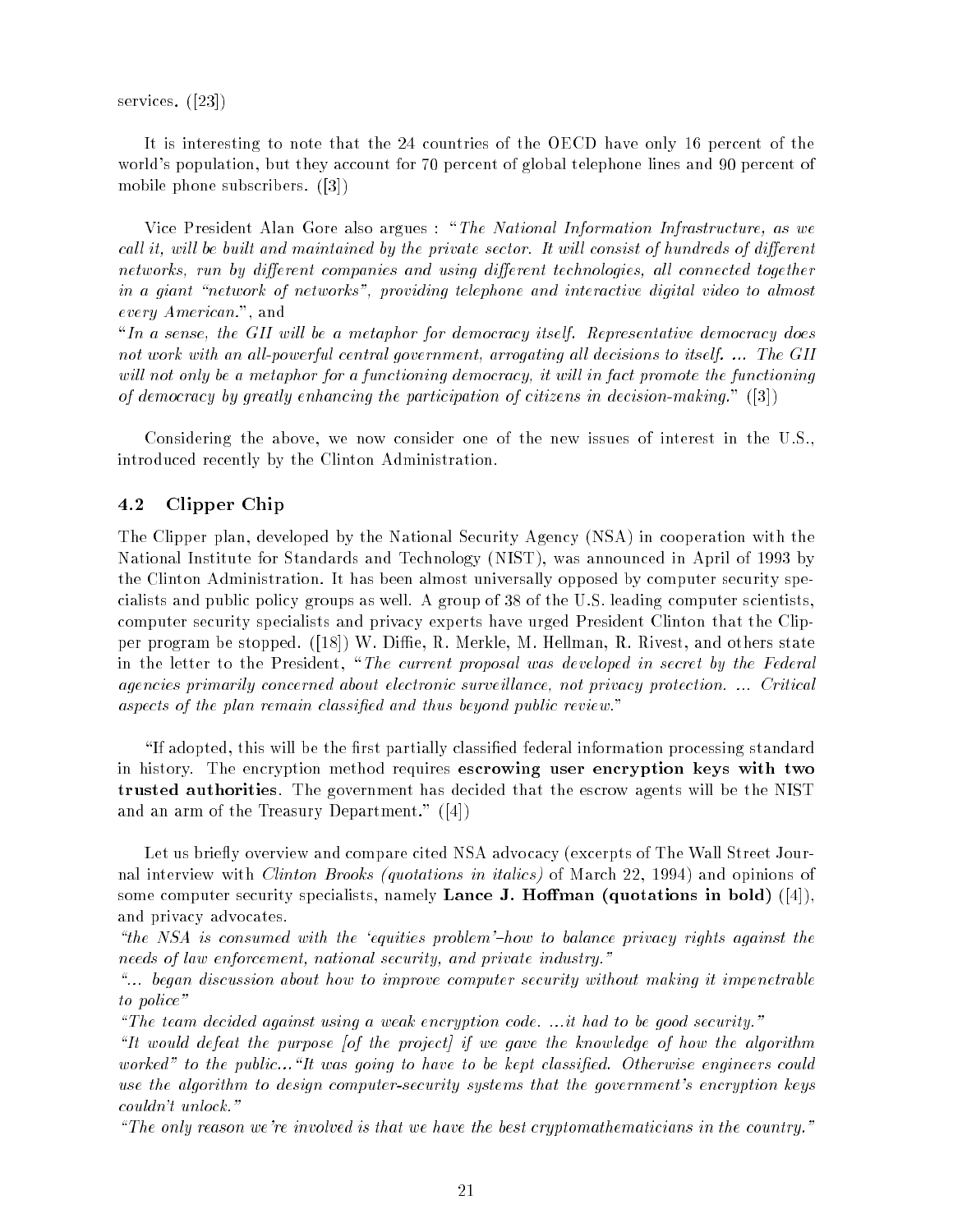$\lq$ Burdensome and administratively less secure than some other encryption methods, key escrow technology is unlikely to be accepted by computer users who can get more secure methods elsewhere. Encryption is available around the world without the burden of key escrowing: Preliminary survey results from the Software Publishers Association revealed approximately 200 non-US and about 300 US-based cryptographic products".

"The administration did not reach out beyond the government to computer hardware or software manufacturers, to the telecommunications industry, to business in general, or to academe for advice during the planning of this initiative".

\Congress should mandate a serious, open, public review of cryptography policy and its implications for society".

One of the very expressive and simple statements was posted by Steven W. McDougall, Collaborative Research Inc., in various privacy related newsgroups this March : My concern isn't that the NSA is hiding something from us. My concern is that the NSA will do exactly what it says: Create a situation where the government holds the keys to all civilian cryptography in the US. I think that this is \*bad\*. I don't want it to happen.

#### 4.3 Canadian Superhighway

From the (alt.politics.datahighway) newsgroup, March 1994 :

#### CANADIAN SUPERHIGHWAY COMMITTEE TO MEET IN SECRET

So much for the future of democracy in the Great White North: It was recently announced that negotiations for the proposed Canadian data superhighway will take place in secret between representatives of establishment-owned Canadian corporate media, telephone and cable companies, with only token public representation. Canadian media is already tightly controlled by a few owners.

The Canadian federal government has finally announced that David Johnson, principal of McGill University, will be the chair of the Advisory Committee on the Information Superhighway proposed for Canada. The other 25 members are not yet announced and presumably have not yet been chosen by Mr. Johnson.

They will include representatives from major broadcasters, cable companies, consumer associations, business telecommunications users, labour unions and educators, according to a report by Southam News on Thursday March 17th.

Unfortunately, at the same news conference Industry minister John Manley said that the committee would meet in secret and that its final report would probably not be made public, although the Committee "would occasionally produce background and discussion papers that will likely" be made public, he said.

End of citation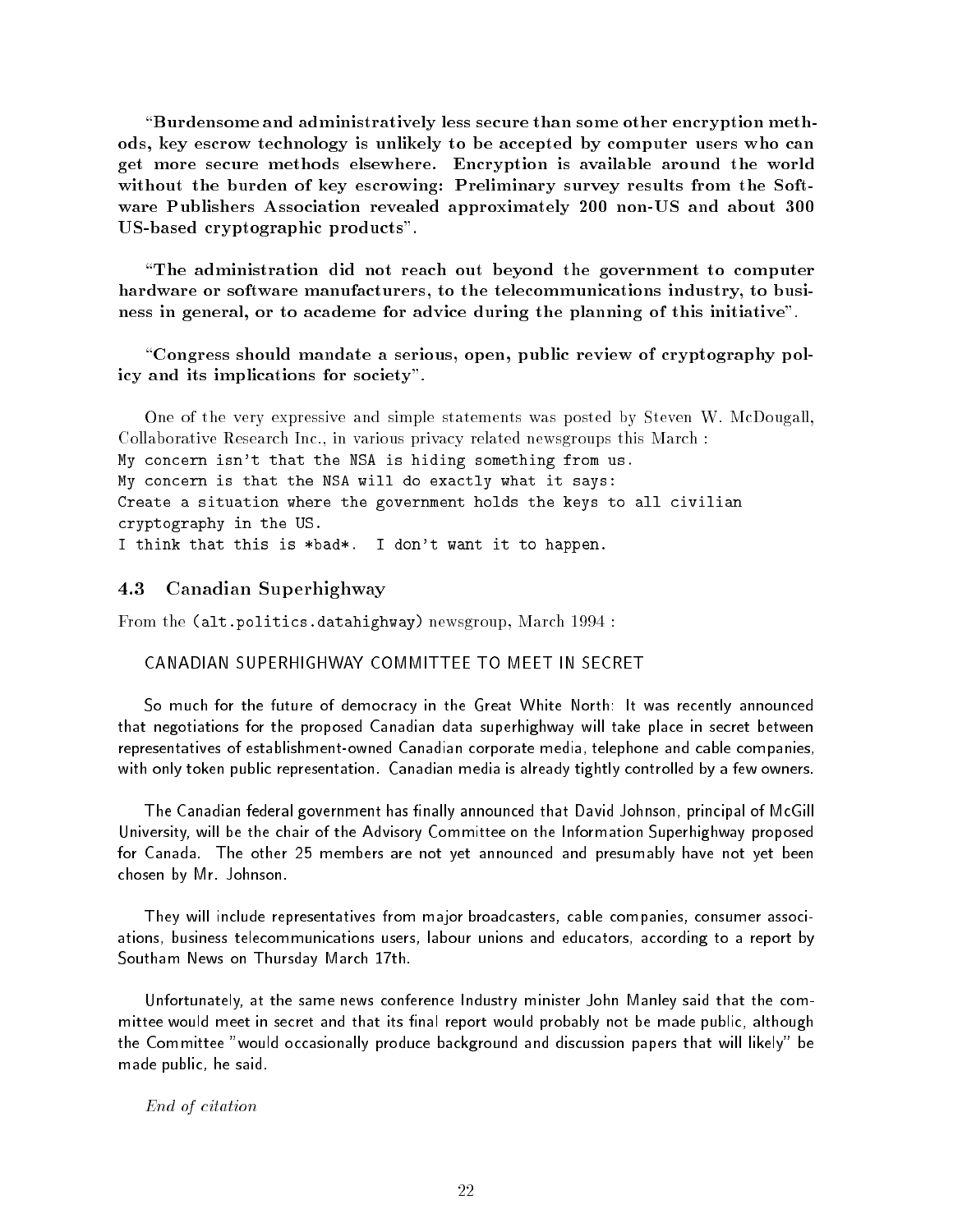As the federal committee is about to start its work (and thus in secret), the only related document available so far is the Report of the Advisory Committee on a Telecommunications Strategy for the Province of Ontario from a 'distant' past - August 1992. ([22])

This document in the chapter Access to Information and Security of Privacy Guidelines states the following example principles for a set of guidelines to balance the rights of the creator, the right to access public information and the right to individual security and privacy within the context of modern information and telecommunication technologies :

- privacy should be explicitly dealt with when considering the introduction of a new technology;
- no listening, viewing or recording without prior consent;
- fair warning before devices like speaker phones and caller identification are used;
- joint ownership of transactional data to insure joint agreement on any subsequent use of the data and any gains from its sale;
- $\bullet$  those technologies altering privacy should bear the cost of restoring it;
- set a minimal threshold of privacy available to all;
- consistency of broad principles across all technologies;
- mechanisms for discovering violations and receiving compensations are required;
- intellectual property rights and the rights of the creator must also be recognized and guarded.

A set of access to information and security of privacy guidelines (legislation) should be developed within the larger information policy framework.

### 5 Summary

Canadian legislation, regulations and policies address different privacy issues, more in the *per item* context, i.e. usually with an *after - the - fact* approach, in order to correct and notify various outcomes of gradual involvement of information technology in our everyday lives.

The privacy acts, federal as well as the provincial, are applied to federal government, resp. provincial and municipal institutions only, and are in that context more or less extensions of access to information acts. They also

- do not penalize infraction against the law
	- $-$  while this is partially understandable, as fines would be applied from a government institution to government, but
	- the legislation also fails to penalize third party abuse of access privileges;
- specify excessively broad allowances for third party disclosures under them;
- state too broad (and thus not sufficiently specific and addressable) definition of *personal* information, which is then one of the causes of their generality - it is impossible to provide the same protection to data as a name or an address on the one hand, and to a private correspondence, health test results, etc., on the other hand. (A separation under categories *personal information* and **private information** might be quite useful).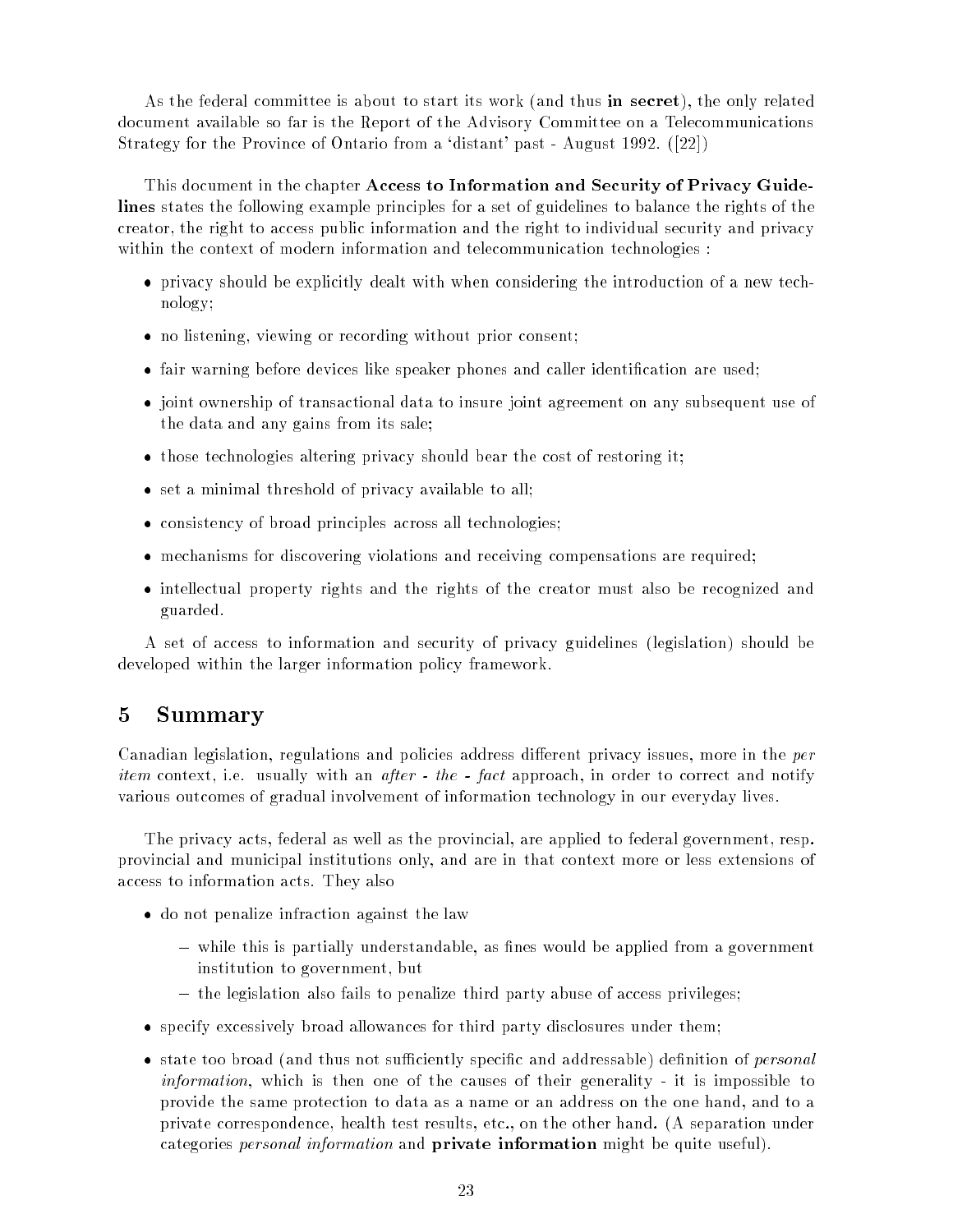On the other hand, the Information Privacy Commissioner's decisions are binding for future institutions' decisions; however, they are still sub ject to possible court review.

The more comprehensive European legislation, by providing a *tougher licencing approach* to data banks holding or expected to hold private information, assures that various data protection commissions ensure a public input into the initiative and government - independent control. Commissions have more regulatory power and the legislation *applies to both* the public and private sectors, which only the Quebec legislation covers in all of Canada (resp. North America).

Building a new information infrastructure within the existing information privacy legislation framework almost surely will cause various discrepancies and problems for private citizens, industry, governments and public bodies, both Canadian and international.

### Acknowledgements

I would like to thank Prof. George White and Prof. Paul Van Oorschot for their help and patience, as well as for their helpful suggestions, and Mike Just for his comments.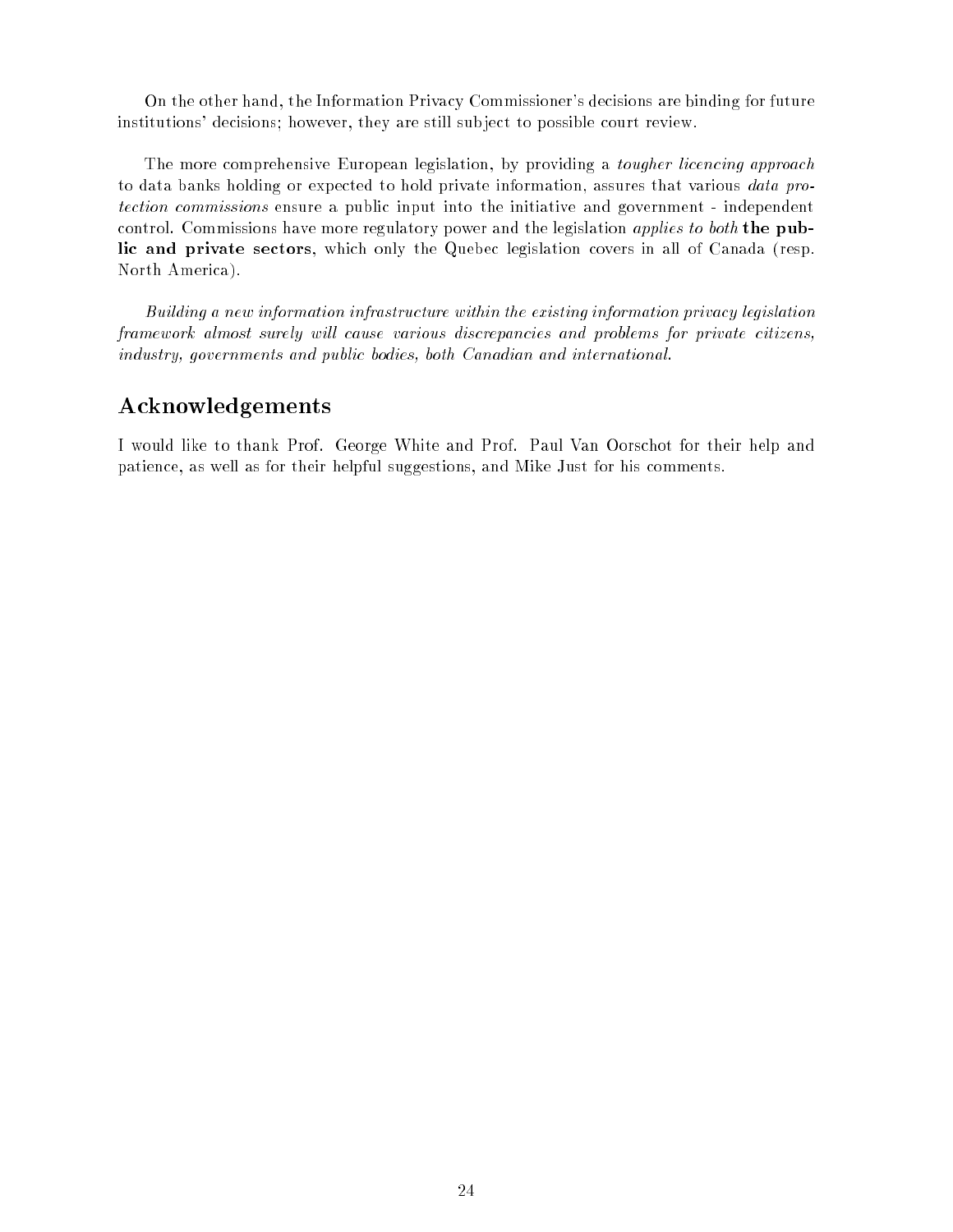### References

- [1] Privacy Commissioner/Canada. Annual Report 1992 1993. Canada Communication Group, 1993.
- [2] Brad Evenson. Privacy under siege (5 articles). Ottawa Citizen, September 1993.
- [3] Al Gore. On global information infrastructure. In International Telecommunications Union Conference. International Telecommunications Union, March 1994.
- [4] Lance J. Hoffman. Who holds the cryptographic keys? The government key escrow initiative of 1993. Computer Society News, November 1993.
- [5] Canada Houses of Parliament. The Privacy Act. Ministry of Supply and Services Canada, 1991.
- [6] Information and Privacy Commissioner/Ontario. Privacy and Computer Matching. Office of the Information and Privacy Commissioner/Ontario, 1991.
- [7] Information and Privacy Commissioner/Ontario. Caller ID Guidelines. Office of the Information and Privacy Commissioner/Ontario, 1992.
- [8] Information and Privacy Commissioner/Ontario. Copying information to individuals inside and outside an institution. IPC Practices, July 1992.
- [9] Information and Privacy Commissioner/Ontario. Third party information at the request stage. IPC Practices, October 1992.
- [10] Information and Privacy Commissioner/Ontario. Annual Report 1992. Office of the Information and Privacy Commissioner/Ontario, 1993.
- [11] Information and Privacy Commissioner/Ontario. Providing notice of collection. IPC Practices, July 1993.
- [12] Information and Privacy Commissioner/Ontario. Responding to requests for personal information. IPC Practices, October 1993.
- [13] Information and Privacy Commissioner/Ontario. Smart Cards. Office of the Information and Privacy Commissioner/Ontario, 1993.
- [14] James E. Katz. Public concern over privacy: The phone is the focus. Telecommunications Policy, April 1991.
- [15] Faxon Canada Ltd. Handbook Exploring the Legal Context for Information Policy in Canada. Faxon Canada Ltd., 1992.
- [16] Shemin N. Manji. Recent developments in Canadian freedom of information law, survey of Canadian jurisdictions. In Governmental Ethics Laws Annual Conference. Information and Privacy Commissioner/Ontario, September 1993.
- [17] J. Fraser Mann. Computer Technology and the Law in Canada. Carswell, 1987.
- [18] John Markoff. US code agency is jostling for civilian turf. The New York Times, January 1994.
- [19] Department of Communications. Telecommunications Privacy Principles. Communications Canada, 1992.